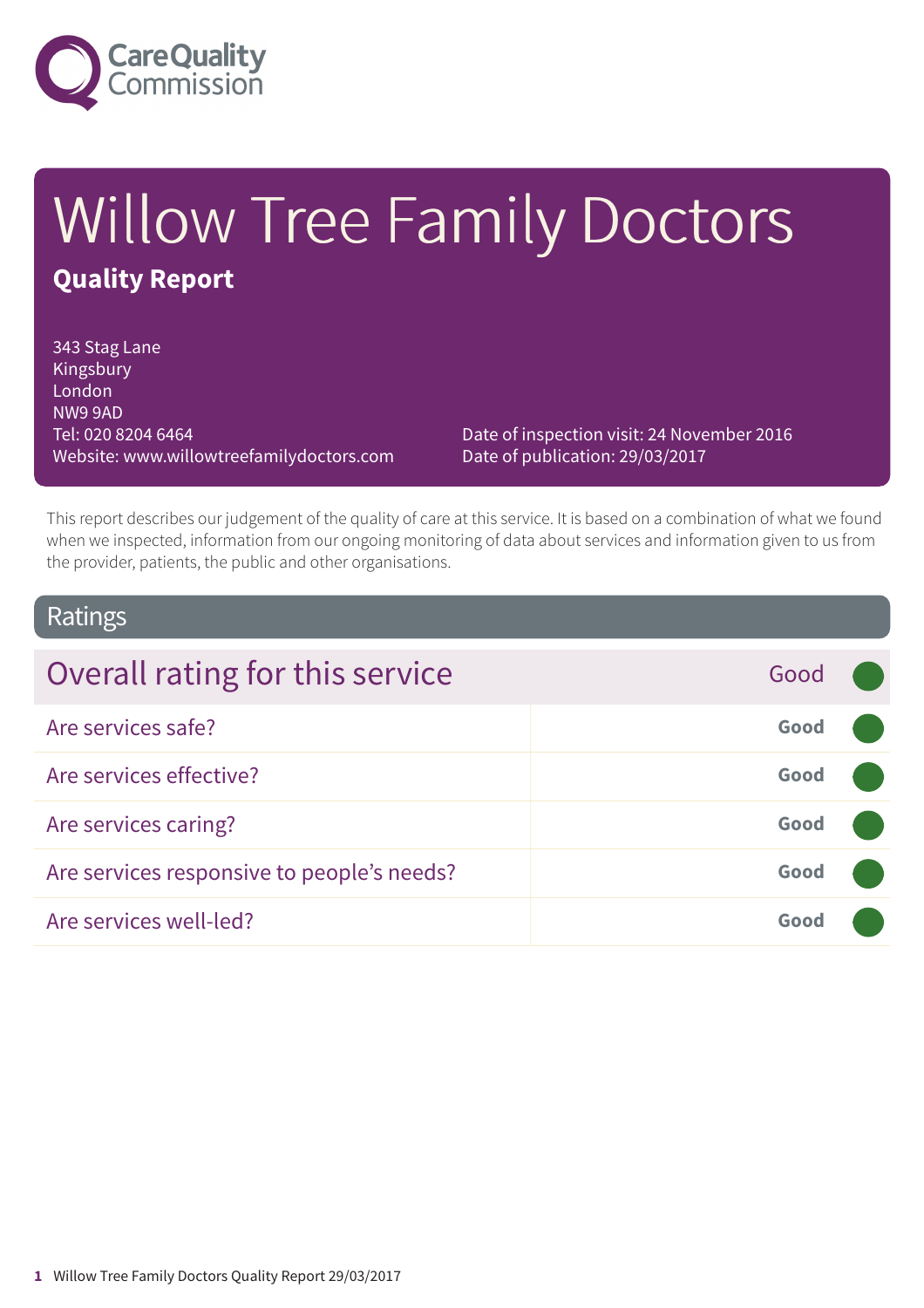### **Contents**

| Summary of this inspection                  | Page           |
|---------------------------------------------|----------------|
| Overall summary                             | $\overline{2}$ |
| The five questions we ask and what we found | $\overline{4}$ |
| The six population groups and what we found | $\overline{7}$ |
| What people who use the service say         | 11             |
| Detailed findings from this inspection      |                |
| Our inspection team                         | 12             |
| Background to Willow Tree Family Doctors    | 12             |
| Why we carried out this inspection          | 12             |
| How we carried out this inspection          | 12             |
| Detailed findings                           | 14             |
|                                             |                |

### Overall summary

#### **Letter from the Chief Inspector of General Practice**

We carried out an announced comprehensive inspection at Willow Tree Family Doctors on 24 November 2016. Overall the practice is rated as good.

Our key findings across all the areas we inspected were as follows:

- There was an open and transparent approach to safety and an effective system in place for reporting and recording significant events.
- Risks to patients were assessed and well managed
- Staff assessed patients' needs and delivered care in line with current evidence based guidance. Staff had been trained to provide them with the skills, knowledge and experience to deliver effective care and treatment.
- Outcomes for patients were comparable to local and national averages with the exception of the uptake of childhood vaccinations, which were comparable to local averages but significantly below national averages for some vaccinations.
- Patients said they were treated with compassion, dignity and respect and they were involved in their care and decisions about their treatment; however,

members of the Patient Participation Group had said that it could be difficult to read the information displayed on the television display screen in the waiting room, and there were no information posters displayed in the area.

- Information about services and how to complain was available and easy to understand. Improvements were made to the quality of care as a result of complaints and concerns.
- Patients said they found it easy to make an appointment with a named GP and there was continuity of care, with urgent appointments available the same day.
- The practice had good facilities and was well equipped to treat patients and meet their needs.
- There was a clear leadership structure and staff felt supported by management. The practice proactively sought feedback from staff and patients, which it acted on.
- The provider was aware of and complied with the requirements of the duty of candour.

We saw one area of outstanding practice:

The practice had been working closely with staff from the supported living home situated next door in order to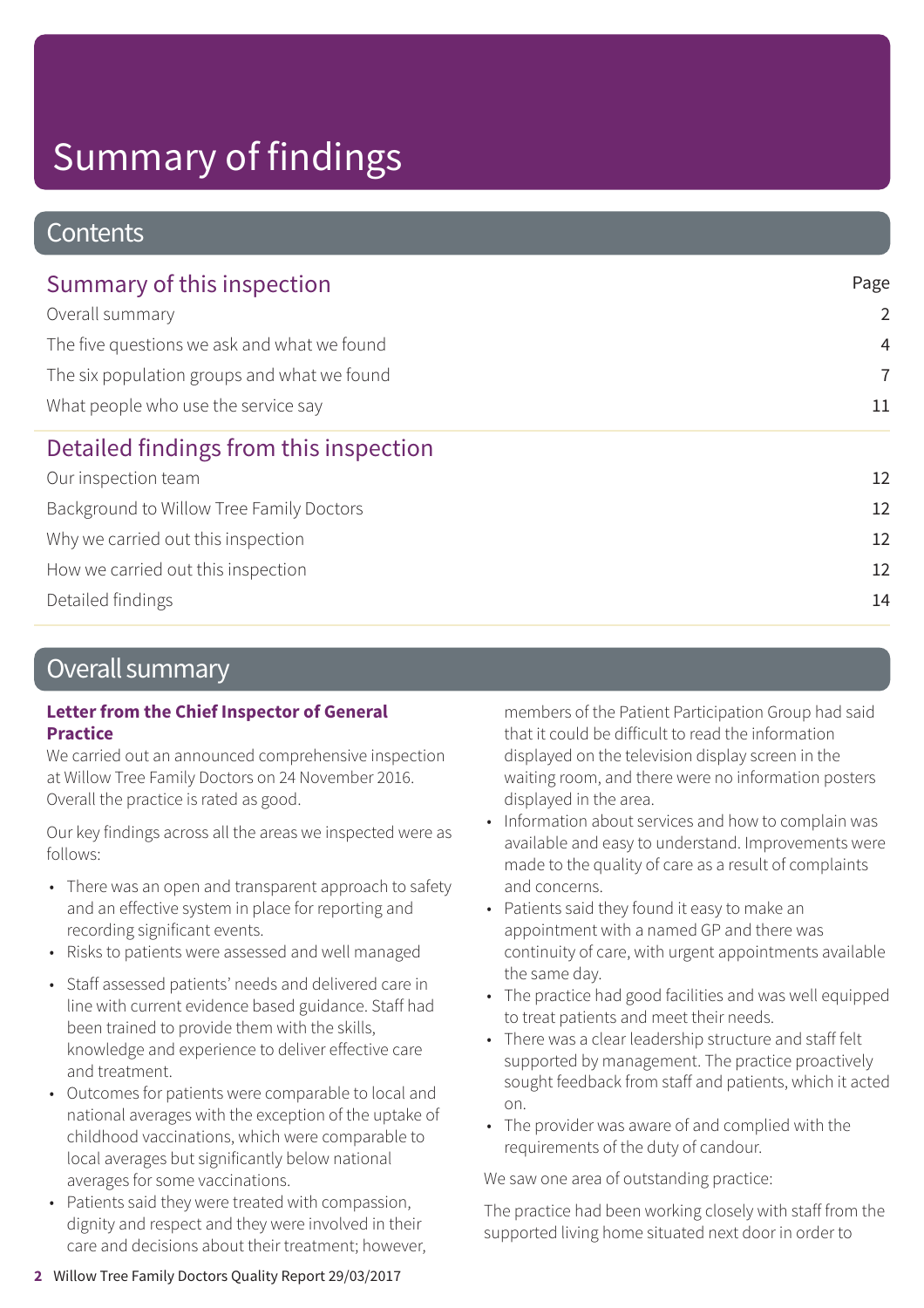improve outcomes for residents with long-term conditions. They met regularly with staff from the home to discuss patients' conditions and provide training on managing long-term conditions. We saw data which showed a positive impact for patients of this joint approach. For the five month period prior to the practice starting this joint working (November 2014-April 2015) there had been 80 ambulance call-outs and 23 unplanned admissions to hospital for these patients. Work with the home started in April 2015 and data showed that for the five month period following the work commencing (May to September 2015) there were 17 ambulance call-outs for these patients (a 78% reduction) and eight unplanned admissions to hospital (a 65% reduction).

The areas where the provider should make improvement are:

- They should review the way that information is displayed in the waiting area to ensure that it is accessible to all patients.
- They should consider what further action they can take to improve their uptake of childhood vaccinations.
- They should ensure that waste bins are labelled to indicate the type of waste they are for.

#### **Professor Steve Field CBE FRCP FFPH FRCGP**

Chief Inspector of General Practice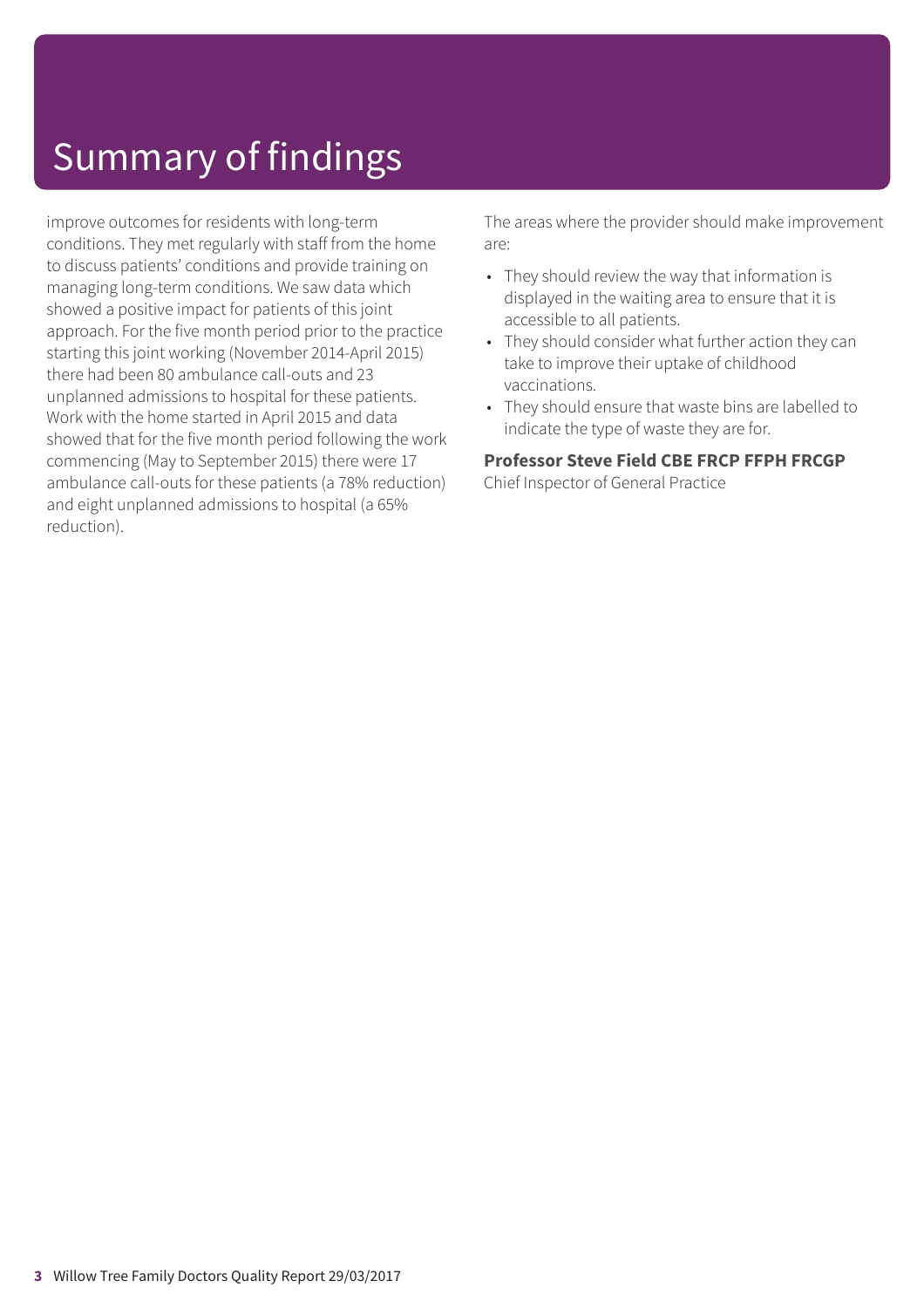### The five questions we ask and what we found

We always ask the following five questions of services.

#### **Are services safe?**

The practice is rated as good for providing safe services.

- There was an effective system in place for reporting and recording significant events
- Lessons were shared to make sure action was taken to improve safety in the practice.
- When things went wrong patients received reasonable support, truthful information, and a written apology. They were told about any actions to improve processes to prevent the same thing happening again.
- The practice had clearly defined and embedded systems, processes and practices in place to keep patients safe and safeguarded from abuse.
- Risks to patients were assessed and well managed.

#### **Are services effective?**

The practice is rated as good for providing effective services.

- Data from the Quality and Outcomes Framework (QOF) showed patient outcomes were at or above average compared to the national average. For some childhood vaccinations there was a low uptake amongst the practice's patients; uptake was comparable to the local average but significantly below the national average.
- Staff assessed needs and delivered care in line with current evidence based guidance.
- Clinical audits demonstrated quality improvement.
- Staff had the skills, knowledge and experience to deliver effective care and treatment.
- There was evidence of appraisals and personal development plans for all staff.
- Staff worked with other health care professionals to understand and meet the range and complexity of patients' needs.

#### **Are services caring?**

The practice is rated as good for providing caring services.

- Data from the national GP patient survey showed patients rated the practice higher than others for several aspects of care.
- Patients said they were treated with compassion, dignity and respect and they were involved in decisions about their care and treatment.

**Good –––**

**Good –––**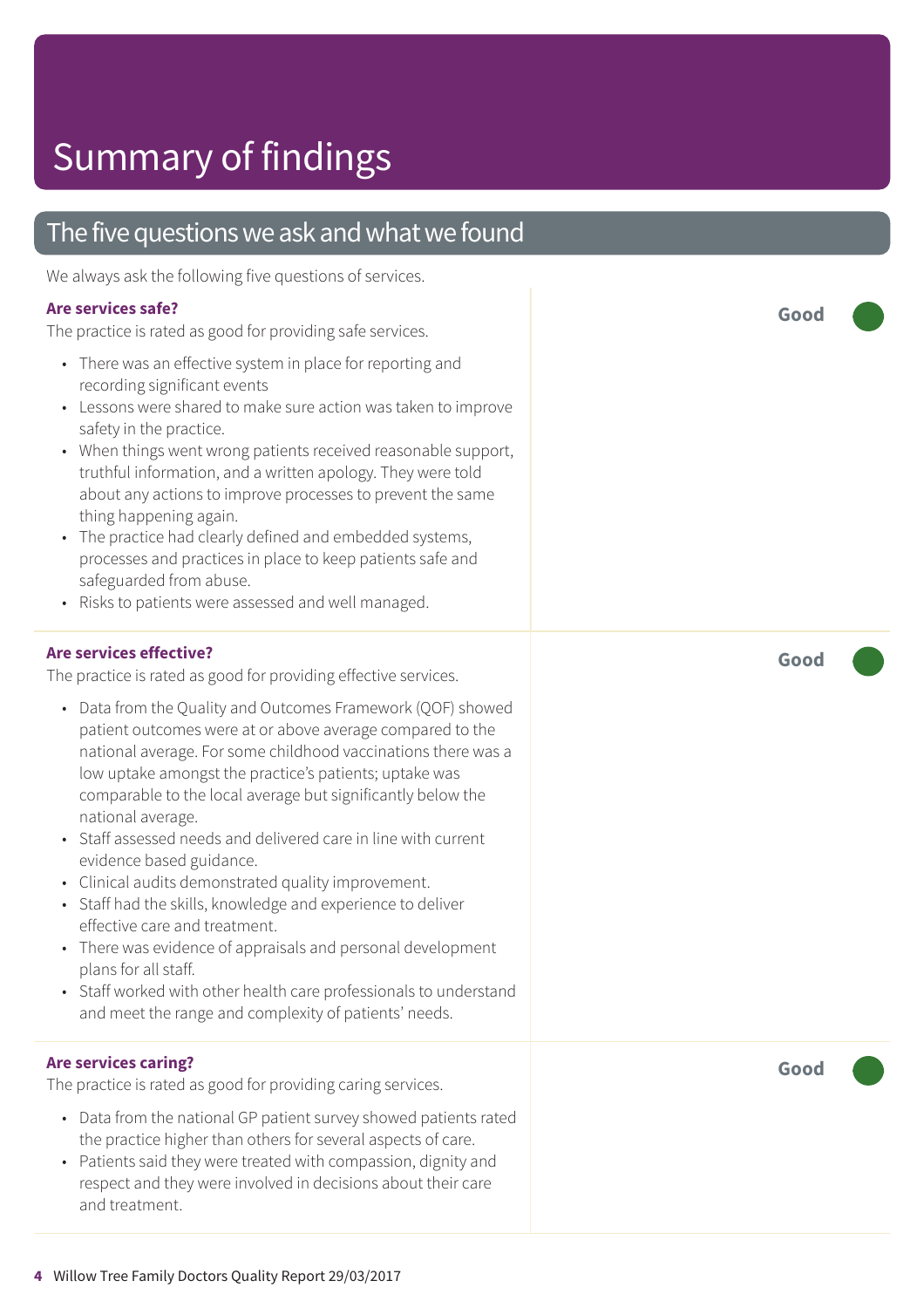- Information for patients about the services available was easy to understand and accessible.
- We saw staff treated patients with kindness and respect, and maintained patient and information confidentiality.

#### **Are services responsive to people's needs?**

The practice is rated as good for providing responsive services.

- Practice staff reviewed the needs of its local population and engaged with the NHS England Area Team and Clinical Commissioning Group to secure improvements to services where these were identified. For example, they had been working closely with a nearby supported living home to improve outcomes for residents with long-term conditions.
- Patients said they found it easy to make an appointment with a named GP and there was continuity of care, with urgent appointments available the same day.
- The practice had good facilities and was well equipped to treat patients and meet their needs.
- Information about how to complain was available and easy to understand and evidence showed the practice responded quickly to issues raised. Learning from complaints was shared with staff.

#### **Are services well-led?**

The practice is rated as good for being well-led.

- The practice had a clear vision and strategy to deliver high quality care and promote good outcomes for patients. Staff were clear about the vision and their responsibilities in relation to it.
- There was a clear leadership structure and staff felt supported by management. The practice had a number of policies and procedures to govern activity and held regular governance meetings.
- There was an overarching governance framework which supported the delivery of the strategy and good quality care. This included arrangements to monitor and improve quality and identify risk.
- The provider was aware of and complied with the requirements of the duty of candour. The partners encouraged a culture of openness and honesty. The practice had systems in place for notifiable safety incidents and ensured this information was shared with staff to ensure appropriate action was taken

**Good –––**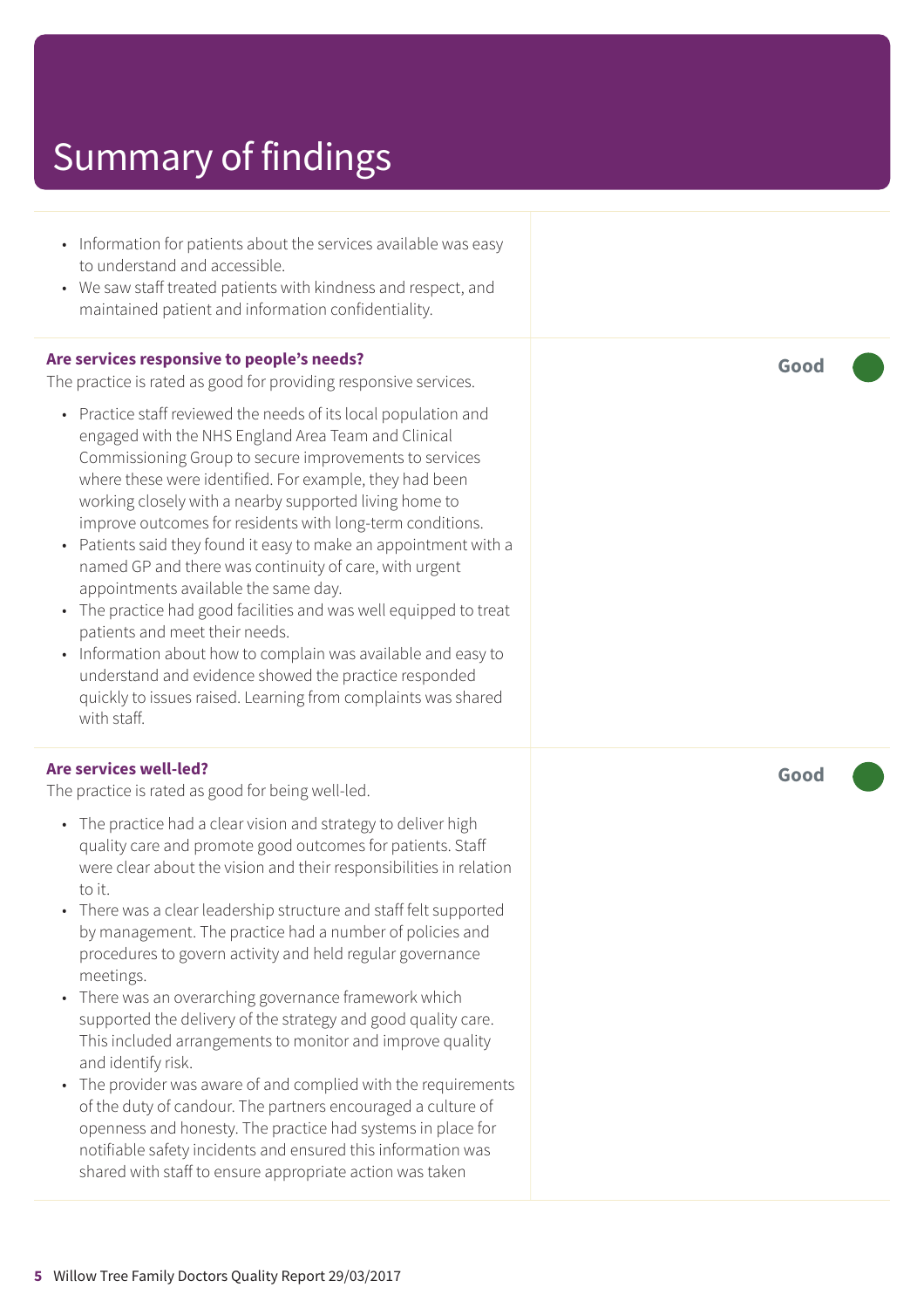- The practice proactively sought feedback from staff and patients, which it acted on. The patient participation group was active.
- There was a strong focus on continuous learning and improvement at all levels.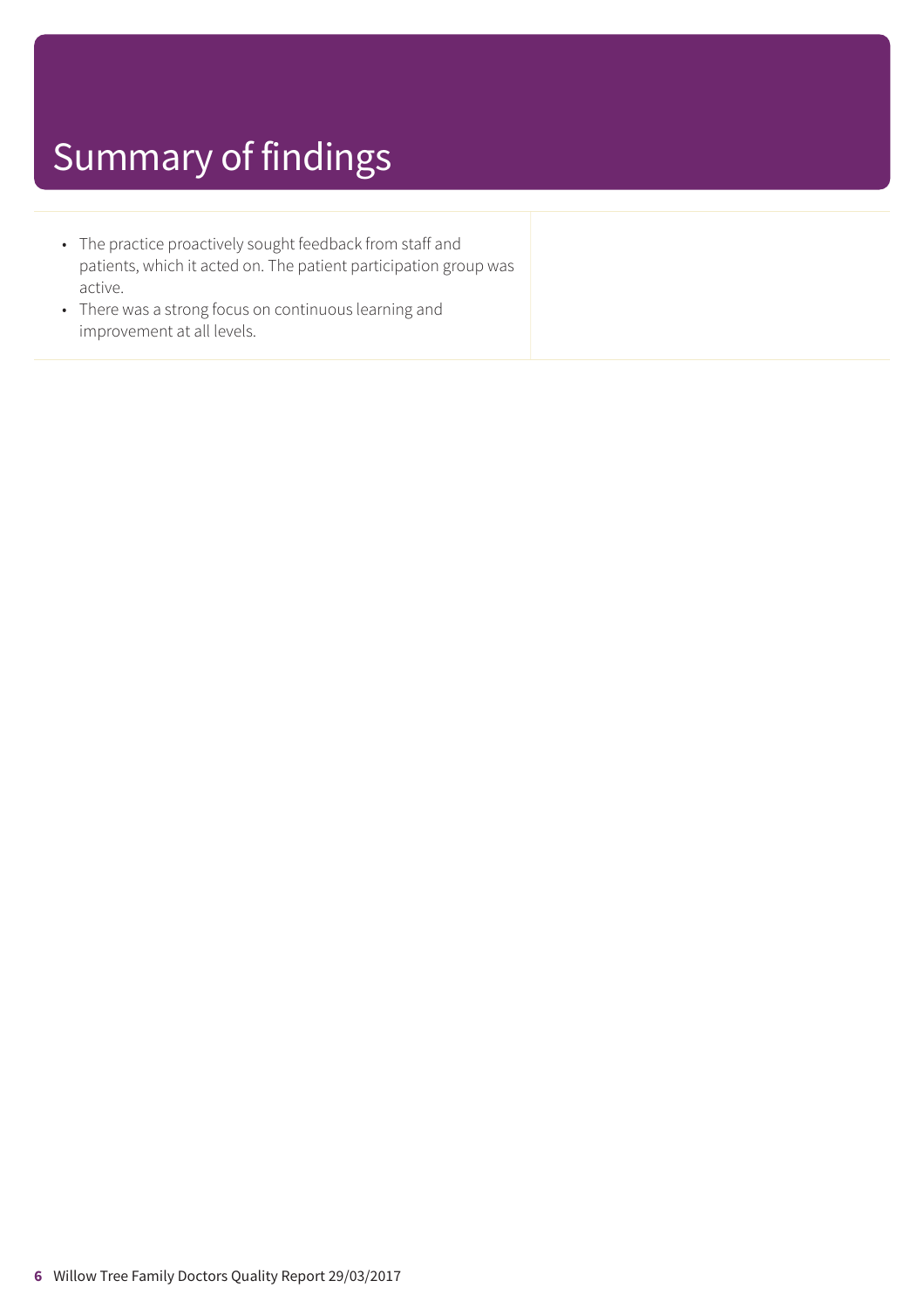### The six population groups and what we found

We always inspect the quality of care for these six population groups.

#### **Older people**

The practice is rated as good for the care of older people.

- The practice offered proactive, personalised care to meet the needs of the older people in its population.
- The practice was responsive to the needs of older people, and offered home visits and urgent appointments for those with enhanced needs.
- The practice identified patients who were at high risk of unplanned admission to hospital and worked closely with these patients to ensure that these patients had priority access to a GP.
- All patients aged 75 years and over had a named GP.
- The practice's performance in relation to conditions commonly found in older people was comparable to local and national averages. For example, The percentage of patients with hypertension who had well controlled blood pressure was 91% compared to a CCG and national average of 83%.

#### **People with long term conditions**

The practice is rated as good for the care of people with long-term conditions.

- Nursing staff had lead roles in chronic disease management and patients at risk of hospital admission were identified as a priority.
- Performance for diabetes related indicators were better than local and national averages. Overall the practice achieved 100% of the total QOF points available for diabetes indicators, compared with an average of 89% locally and 90% nationally.
- Longer appointments and home visits were available when needed.
- The practice offered care plans to patients with long-term conditions, and had completed 188 during the 2015/16 reporting year.
- All these patients had a structured annual review to check their health and medicines needs were being met. For those patients with the most complex needs, the named GP worked with relevant health and care professionals to deliver a multidisciplinary package of care.

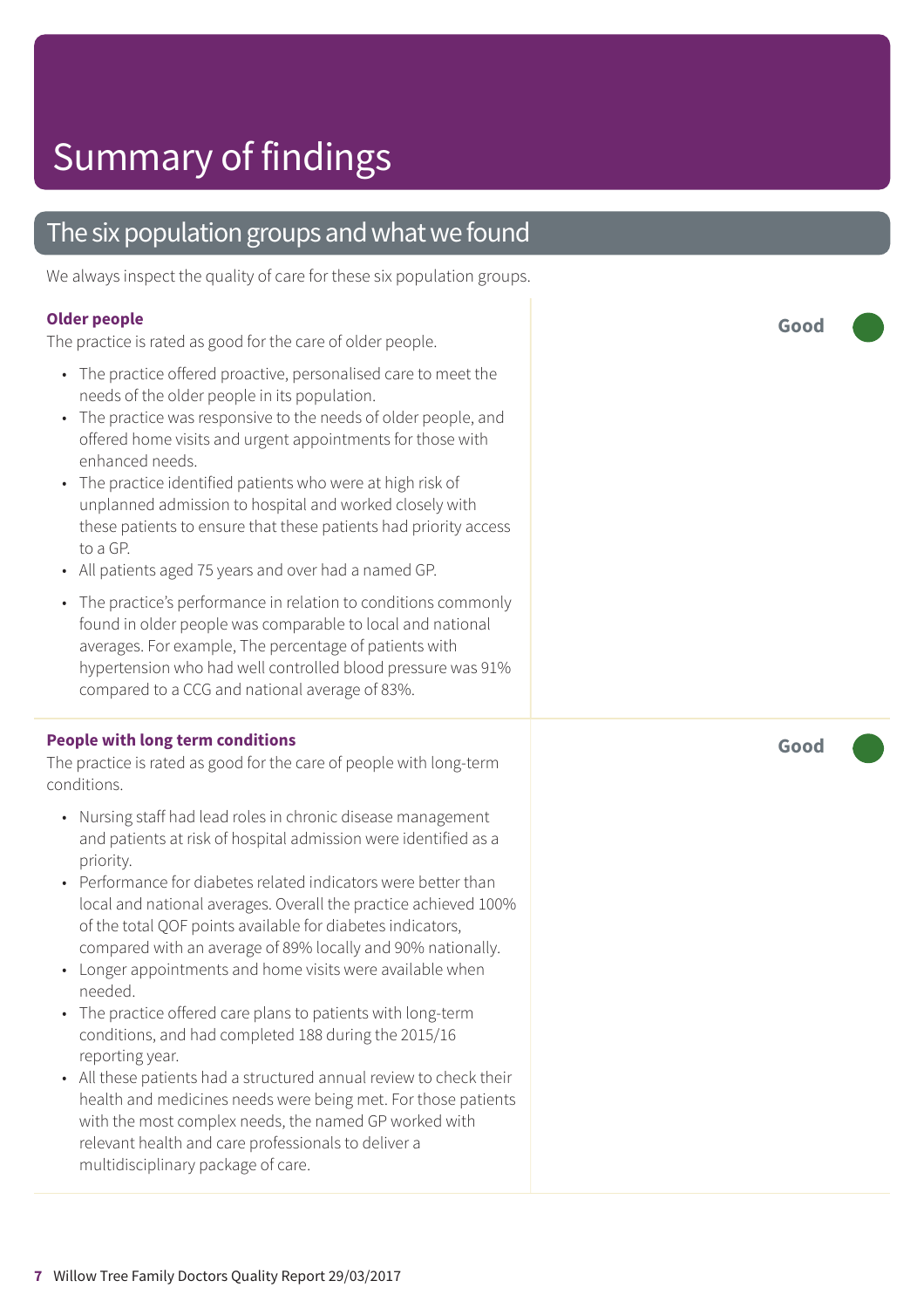#### **Families, children and young people**

The practice is rated as good for the care of families, children and young people.

- There wer e systems in plac e t o identify and follow up children living in disadvantaged circumstances and who wer e at risk , for example, children and young people who had a high number of A&E attendances. Immunisation rates were comparable to local averages, for all standar d childhood immunisations, but in some ar eas wer e significantly below national averages.
- Patients told us that children and young people wer e tr eated in an ag e-appropriat e way and wer e recognised as individuals, and we saw evidenc e t o confirm this.
- The practice's uptake for the cervical screening programme was 82%, which was comparable to the CCG average of 77% and the national averag e of 81%.
- Appointments wer e available outside of school hour s and the premises wer e suitable for children and babies.
- We saw positive examples of joint working with health visitors.

#### **Working ag e people (including those recently r etired and students)**

The practice is rated as good for the care of working-age people (including those recently retired and students).

- The needs of the working age population, those recently retired and students had been identified and the practic e had adjusted the services it offered t o ensur e these wer e ac cessible, flexible and offered continuity of care.
- The practice was proactive in offering online services and text messag e reminders, as well as a full rang e of health promotion and screening that reflects the needs for this age group.

#### **People whose circumstances may mak e them vulnerable**

The practic e is rated as good for the car e of people whose circumstances may mak e them vulnerable.

- The practice held a register of patients living in vulnerable circumstances including homeless people and those with a learning disability. The practic e had 85 patients on their learning disability register and on the day of the inspection, they had completed annual reviews for 47 of these patients sinc e 1 April 2016.
- The practice regularly worked with other health care professionals in the case management of vulnerable patients.
- The practice informed vulnerable patients about how to access various support groups and voluntar y or ganisations.

**Good –––**

**Good –––**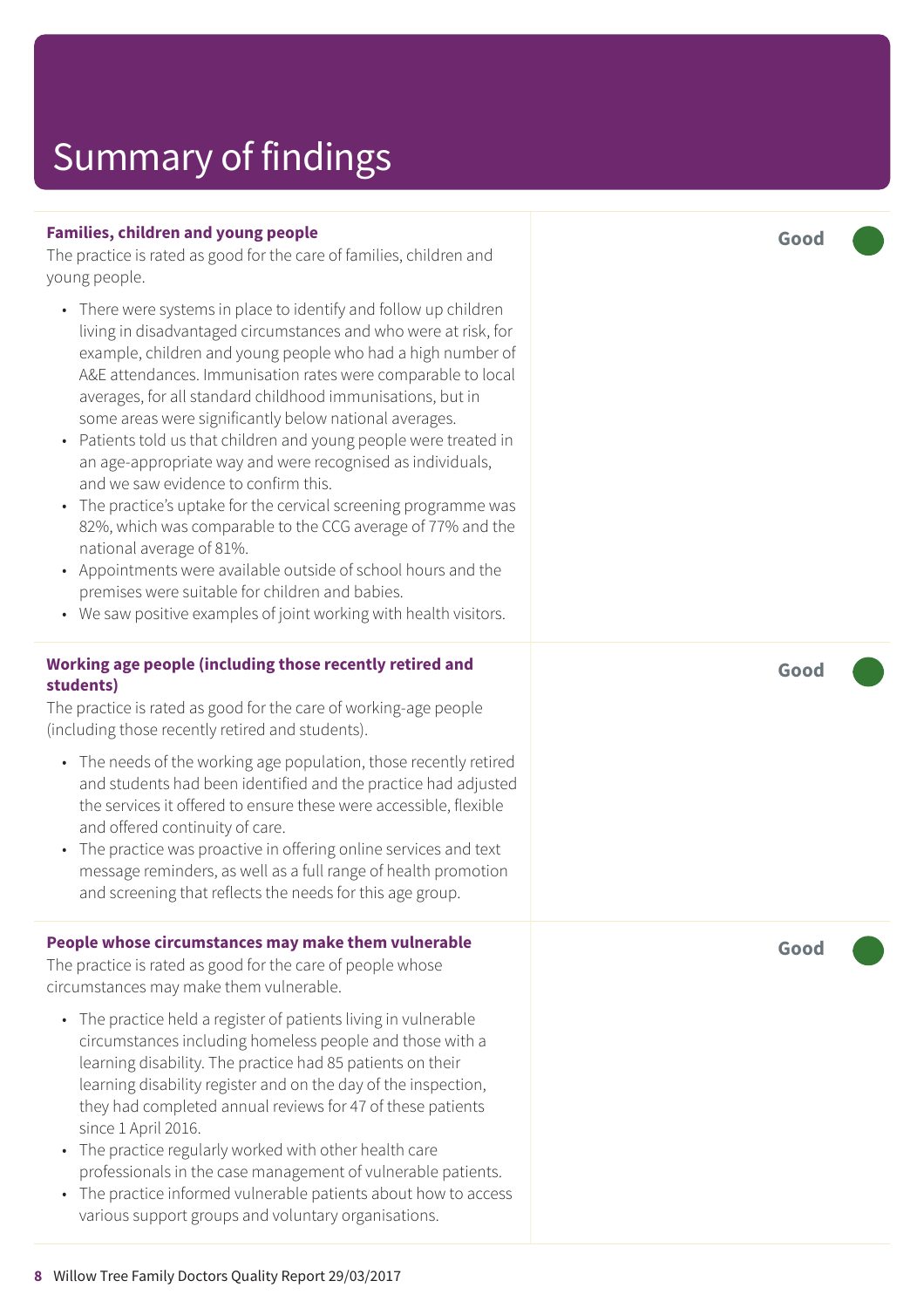- The practice was situated next door to an assisted living home, and had been meeting regularly with staff from the home to discuss patients' conditions and provide training on managing long-term conditions. We saw data which showed that since starting this joint-working pilot there had been a reduction in the number of unplanned admissions to hospital for these patients.
- Staff knew how to recognise signs of abuse in vulnerable adults and children. Staff were aware of their responsibilities regarding information sharing, documentation of safeguarding concerns and how to contact relevant agencies in normal working hours and out of hours.

#### **People experiencing poor mental health (including people with dementia)**

The practice is rated as good for the care of people experiencing poor mental health (including people with dementia).

- Performance for mental health related indicators was comparable to local and national averages. The practice had 67 patients diagnosed with dementia and 89% of these patients had had their care reviewed in a face to face meeting in the last 12 months, compared to the CCG average of 86% and national average of 84%. The practice's exception reporting rate for this indicator was 10% compared to the CCG and national average of 7%.
- The practice had 116 patients diagnosed with schizophrenia, bipolar affective disorder and other psychoses and 95% of these patients had had their care reviewed in a face to face meeting in the last 12 months, which was comparable to the CCG average of 91% and national average of 89%. The practice's exception reporting rate for this indicator was 3% compared to the CCG average of 7% and national average of 13%.
- The practice regularly worked with multi-disciplinary teams in the case management of patients experiencing poor mental health, including those with dementia.
- The practice had told patients experiencing poor mental health about how to access various support groups and voluntary organisations. The practice hosted counsellors on site as part of the Improving Access to Psychological Therapies (IAPT) initiative. Patients could be referred to this service by a GP or could self-refer.
- The practice had a system in place to follow up patients who had attended accident and emergency where they may have been experiencing poor mental health.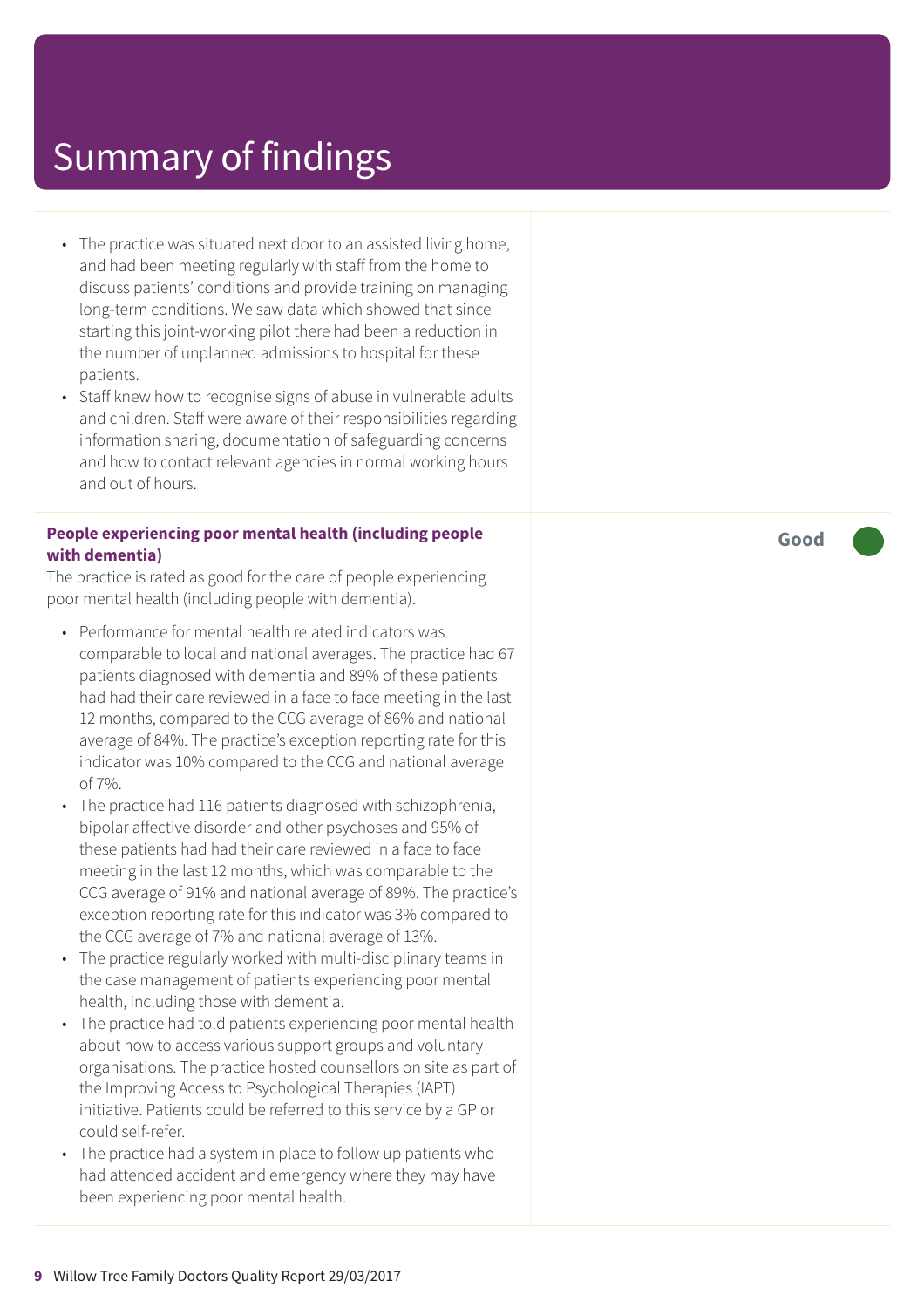• Staff had a good understanding of how to support patients with mental health needs and dementia.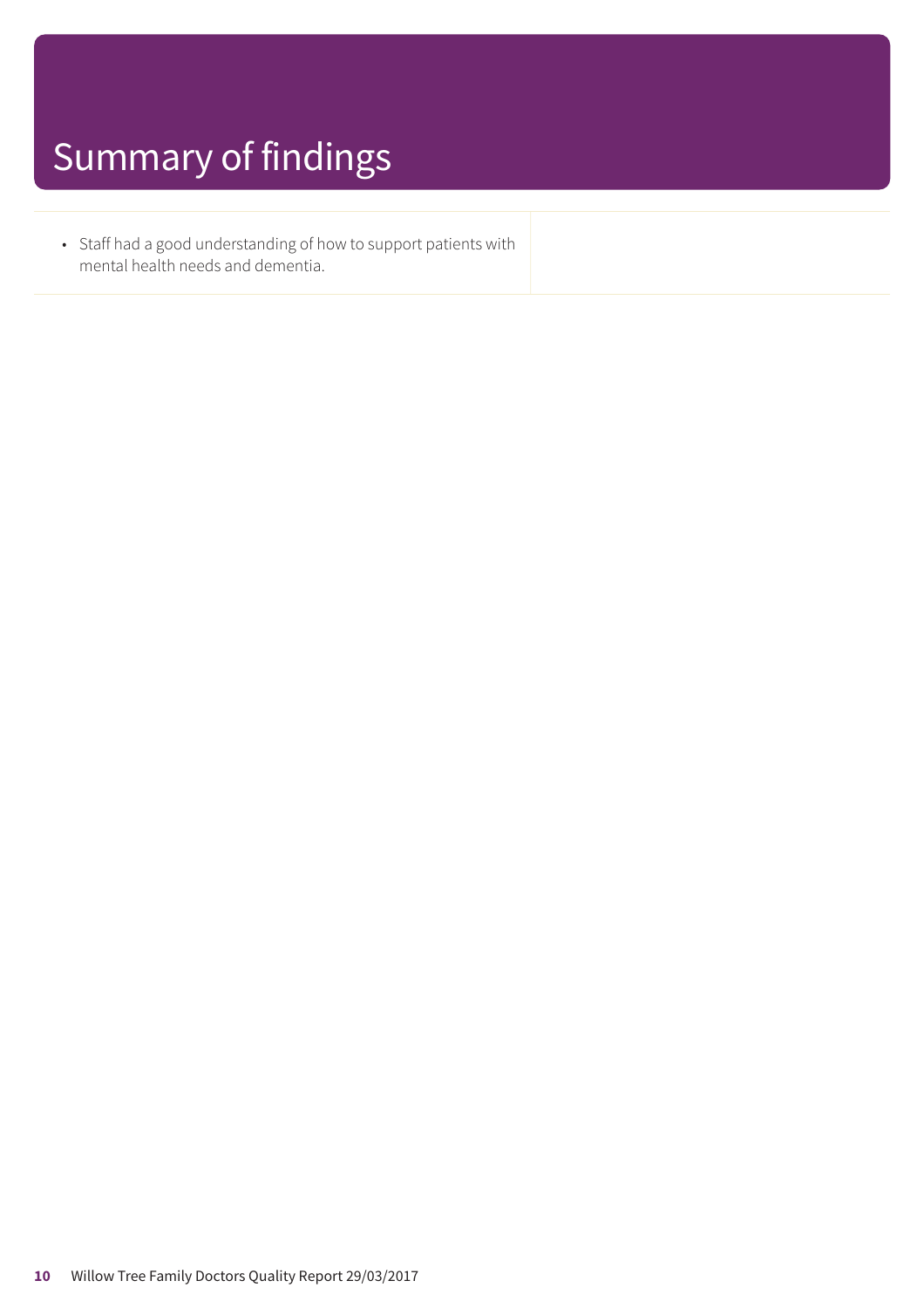### What people who use the service say

The national GP patient survey results were published in July 2016. The results showed the practice was performing in line with local and national averages. Three hundred and three survey forms were distributed and 116 were returned. This represented less than 1% of the practice's patient list.

- 77% of patients found it easy to get through to this practice by phone compared to the CCG average of 68% and national average of 73%.
- 63% of patients were able to get an appointment to see or speak to someone the last time they tried compared to the CCG average of 68% and national average of 76%.
- 90% of patients described the overall experience of this GP practice as good compared to the CCG average of 80% and national average of 85%.

• 86% of patients said they would recommend this GP practice to someone who has just moved to the local area compared to the CCG average of 72% and national average of 80%.

As part of our inspection we also asked for CQC comment cards to be completed by patients prior to our inspection. We received 31 comment cards which were all positive about the standard of care received. Patients commented that they felt well looked after by all staff at the practice, and that staff treat them with care and concern. One of the comments cards contained positive comments about the quality of care but said that it could be difficult to book advance appointments.

We spoke with three patients during the inspection. All three patients said they were satisfied with the care they received and thought staff were approachable, committed and caring.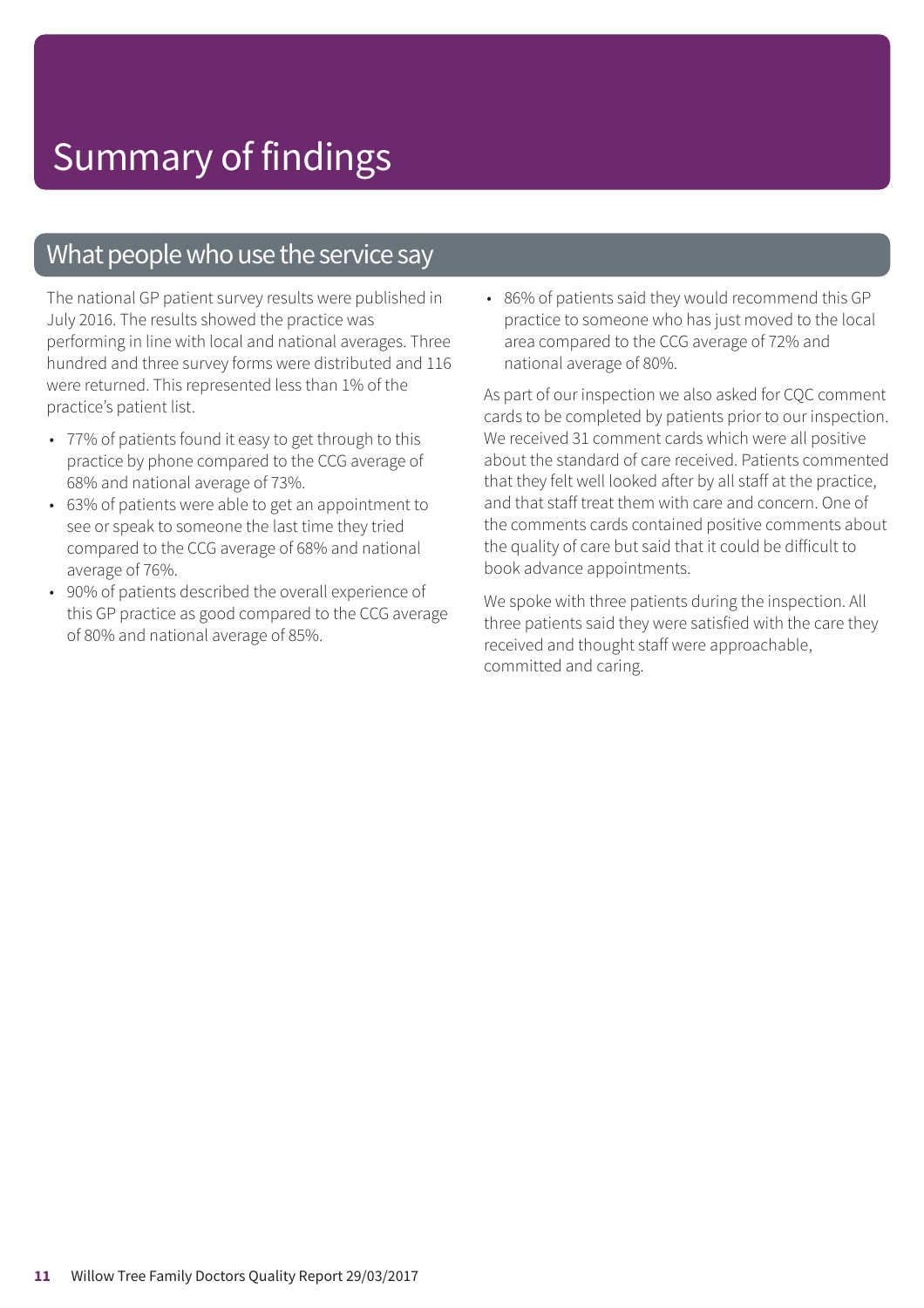

# Willow Tree Family Doctors **Detailed findings**

### Our inspection team

#### **Our inspection team was led by:**

Our inspection team was led by a CQC Lead Inspector**.**The team included a GP specialist adviser and a practice manager specialist adviser.

### **Background to Willow Tree Family Doctors**

Willow Tree Family Doctors provides primary medical services in Brent to approximately 12,000 patients and is part of Brent Clinical Commissioning Group (CCG).

The practice population is in the sixth most deprived decile in England. The percentage of children registered at the practice who are living in income deprived households is 18%, which is lower than the CCG average of 27%. The percentage of older people registered at the practice who live in income deprived households is 26%, which is the similar to the CCG average of 27%. The practice has a higher than average proportion of patients aged between 25 and 39 years.

The practice team at the surgery is made up of three male GPs and five female GPs who are partners, one male salaried GP and one female salaried GP. In total 56 GP sessions are provided per week. The practice has two full time female nurses and a full time female healthcare assistant. The practice team also consists of a practice manager, assistant practice manager, administrator, two clinical coders, a reception manager and 10 receptionists. The practice operates under a Personal Medical Services (GMS) contract, and is signed up to a number of local and national enhanced services (enhanced services require an enhanced level of service provision above what is normally required under the core GP contract).

The practice is open between 8:30am and 6:30pm Monday to Friday. Appointments are from 9am to 12pm and then from 3:30pm to 6pm daily. Extended hours appointments are offered from 6:30pm to 8pm on Mondays. In addition to appointments that can be booked in advance, urgent appointments are also available for people who needed them.

When the practice is closed patients are directed to the local out-of-hours service.

The practice is registered as a partnership with the Care Quality Commission to provide the regulated activities of diagnostic and screening services; maternity and midwifery services; treatment of disease, disorder or injury; surgical procedures; and family planning.

### Why we carried out this inspection

We carried out a comprehensive inspection of this service under Section 60 of the Health and Social Care Act 2008 as part of our regulatory functions. The inspection was planned to check whether the provider is meeting the legal requirements and regulations associated with the Health and Social Care Act 2008, to look at the overall quality of the service, and to provide a rating for the service under the Care Act 2014.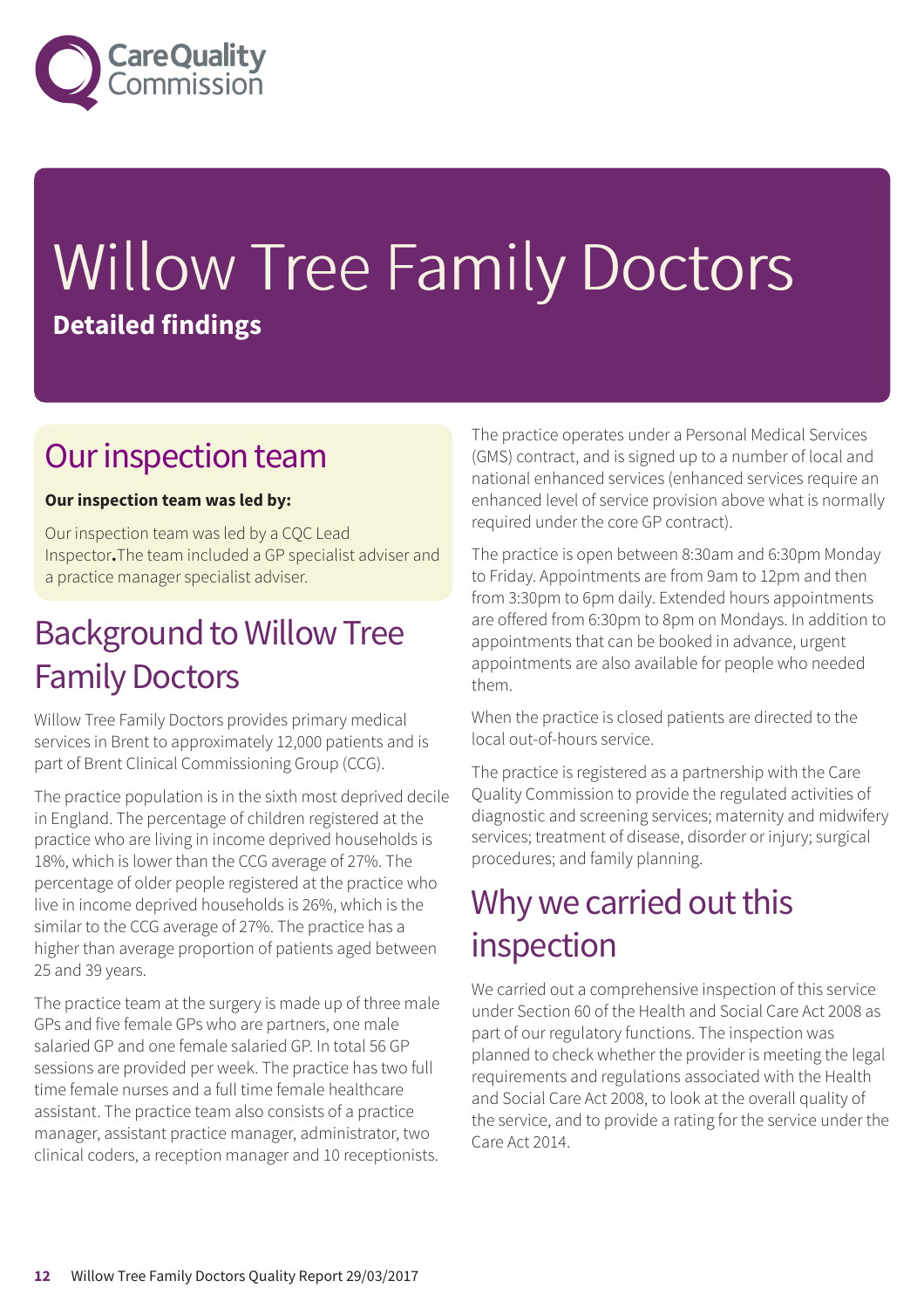# Detailed findings

### How we carried out this inspection

Before visiting, we reviewed a range of information we hold about the practice and asked other organisations to share what they knew. We carried out an announced visit on 24 November 2016. During our visit we:

- Spoke with a range of staff including GPs, nurses, the practice manager and reception staff and spoke with patients who used the service.
- Reviewed an anonymised sample of the personal care or treatment records of patients.
- Reviewed comment cards where patients and members of the public shared their views and experiences of the service.

To get to the heart of patients' experiences of care and treatment, we always ask the following five questions:

- Is it safe?
- Is it effective?
- Is it caring?
- Is it responsive to people's needs?
- Is it well-led?

We also looked at how well services were provided for specific groups of people and what good care looked like for them. The population groups are:

- Older people
- People with long-term conditions
- Families, children and young people
- Working age people (including those recently retired and students)
- People whose circumstances may make them vulnerable
- People experiencing poor mental health (including people with dementia).

Please note that when referring to information throughout this report, for example any reference to the Quality and Outcomes Framework data, this relates to the most recent information available to the CQC at that time.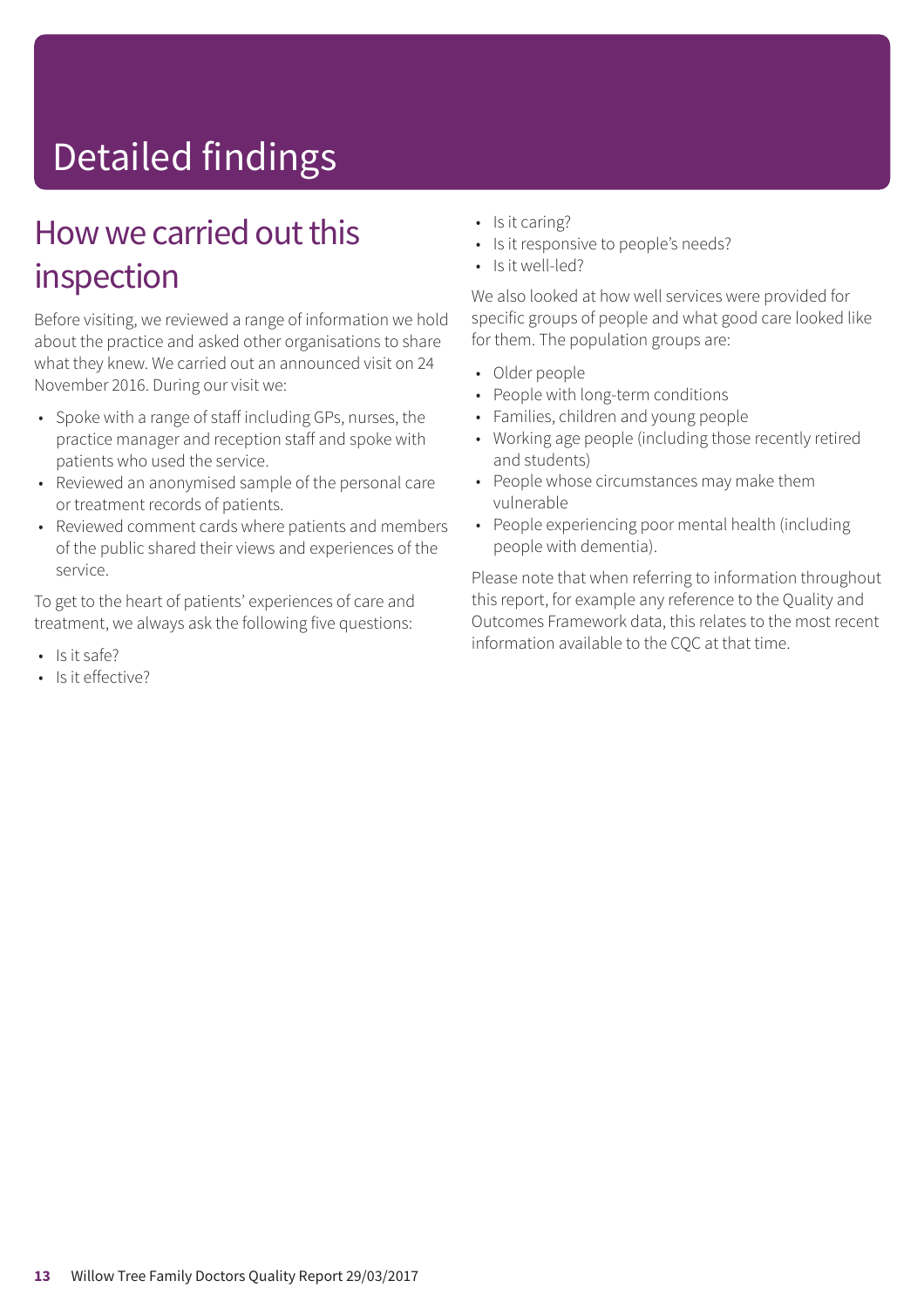## Are services safe?

### **Our findings**

#### **Safe track record and learning**

There was an effective system in place for reporting and recording significant events.

- Staff told us they would inform the practice manager of any incidents and there was a recording form available on the practice's computer system. The incident recording form supported the recording of notifiable incidents under the duty of candour. (The duty of candour is a set of specific legal requirements that providers of services must follow when things go wrong with care and treatment).
- We saw evidence that when things went wrong with care and treatment, patients were informed of the incident, received reasonable support, truthful information, a written apology and were told about any actions to improve processes to prevent the same thing happening again.
- The practice carried out a thorough analysis of the significant events.

We reviewed safety records, incident reports, patient safety alerts and minutes of meetings where these were discussed. We saw evidence that lessons were shared and action was taken to improve safety in the practice. For example, an incident had occurred where a patient was given an incorrect dose of an injected vaccine. Following the incident the local prescribing team was notified and the manufacturer was contacted in order to gather information about whether there was any risk to the patient. The patient was notified and reassured that there would be no adverse effects. The member of staff concerned was provided with additional training, and the incident was discussed in clinical meetings and at the annual significant event meeting.

#### **Overview of safety systems and processes**

The practice had clearly defined and embedded systems, processes and practices in place to keep patients safe and safeguarded from abuse, which included:

• Arrangements were in place to safeguard children and vulnerable adults from abuse. These arrangements reflected relevant legislation and local requirements. Policies were accessible to all staff. The policies clearly outlined who to contact for further guidance if staff had concerns about a patient's welfare. There was a lead member of staff for safeguarding. The GPs attended safeguarding meetings when possible and always provided reports where necessary for other agencies. Staff demonstrated they understood their responsibilities and all had received training on safeguarding children and vulnerable adults relevant to their role. GPs were trained to child protection or child safeguarding level 3 and all other staff were trained to level 2.

- A notice in the entrance lobby advised patients that chaperones were available if required. All staff who acted as chaperones were trained for the role and had received a Disclosure and Barring Service (DBS) check. (DBS checks identify whether a person has a criminal record or is on an official list of people barred from working in roles where they may have contact with children or adults who may be vulnerable).
- The practice maintained appropriate standards of cleanliness and hygiene. We observed the premises to be clean and tidy. Waste bins were available for different categories of waste; however, these were not labelled. The practice nurse was the infection control clinical lead who liaised with the local infection prevention teams to keep up to date with best practice. There was an infection control protocol in place and staff had received up to date training. Annual infection control audits were undertaken and we saw evidence that action was taken to address any improvements identified as a result.
- The arrangements for managing medicines, including emergency medicines and vaccines, in the practice kept patients safe (including obtaining, prescribing, recording, handling, storing, security and disposal). Processes were in place for handling repeat prescriptions which included the review of high risk medicines. The practice carried out regular medicines audits, with the support of the local CCG pharmacy teams, to ensure prescribing was in line with best practice guidelines for safe prescribing. Blank prescription forms and pads were securely stored and there were systems in place to monitor their use. Patient Group Directions (PGDs) had been adopted by the practice to allow nurses to administer medicines in line with legislation. (PGDs are written instructions for the supply or administration of medicines to groups of patients who may not be individually identified before presentation for treatment).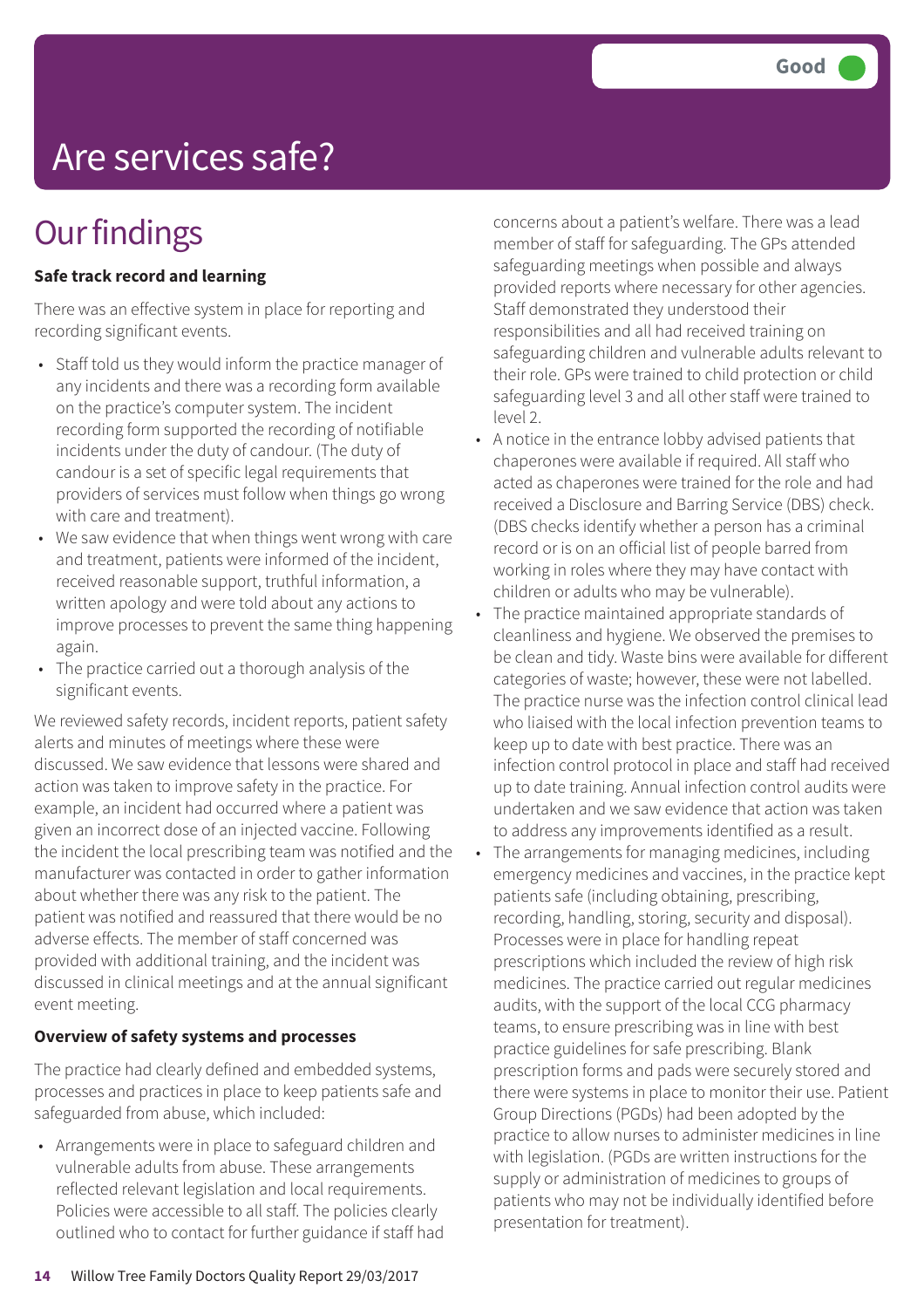### Are services safe?

• We reviewed four personnel files and found appropriate recruitment checks had been undertaken prior to employment. For example, proof of identification, references, qualifications, registration with the appropriate professional body and the appropriate checks through the Disclosure and Barring Service.

#### **Monitoring risks to patients**

Risks to patients were assessed and well managed.

- There were procedures in place for monitoring and managing risks to patient and staff safety. There was a health and safety policy available. The practice had up to date fire risk assessments and carried out regular fire drills. All electrical equipment was checked to ensure the equipment was safe to use and clinical equipment was checked to ensure it was working properly. The practice had a variety of other risk assessments in place to monitor safety of the premises such as control of substances hazardous to health and infection control and legionella (Legionella is a term for a particular bacterium which can contaminate water systems in buildings).
- Arrangements were in place for planning and monitoring the number of staff and mix of staff needed to meet patients' needs. There was a rota system in place for all the different staffing groups to ensure enough staff were on duty.

#### **Arrangements to deal with emergencies and major incidents**

The practice had adequate arrangements in place to respond to emergencies and major incidents.

- There was an instant messaging system on the computers in all the consultation and treatment rooms which alerted staff to any emergency.
- All staff received annual basic life support training and there were emergency medicines available in the treatment room.
- The practice had a defibrillator available on the premises and oxygen with adult and children's masks. A first aid kit and accident book were available.
- Emergency medicines were easily accessible to staff in a secure area of the practice and all staff knew of their location. All the medicines we checked were in date and stored securely.
- The practice had a comprehensive business continuity plan in place for major incidents such as power failure or building damage. The plan included emergency contact numbers for staff.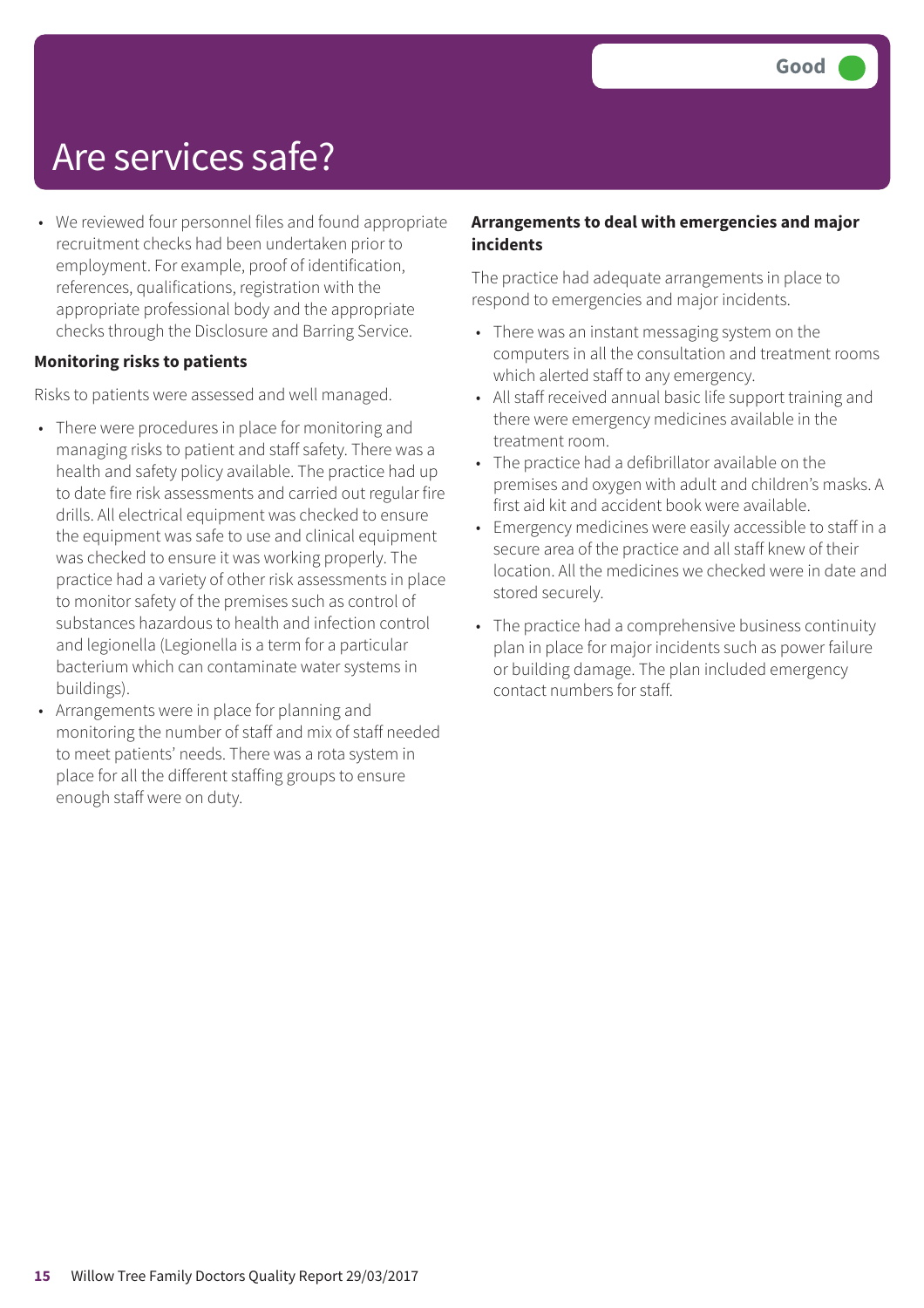### Are services effective?

(for example, treatment is effective)

### **Our findings**

#### **Effective needs assessment**

The practice assessed needs and delivered care in line with relevant and current evidence based guidance and standards, including National Institute for Health and Care Excellence (NICE) best practice guidelines.

• The practice had systems in place to keep all clinical staff up to date. Staff had access to guidelines from NICE and used this information to deliver care and treatment that met patients' needs.

#### **Management, monitoring and improving outcomes for people**

The practice used the information collected for the Quality and Outcomes Framework (QOF) and performance against national screening programmes to monitor outcomes for patients. (QOF is a system intended to improve the quality of general practice and reward good practice). The most recent published results were 100% of the total number of points available. The overall exception reporting rate for the practice was 8%, which was comparable to the CCG average of 9% and national average of 10%. (Exception reporting is the removal of patients from QOF calculations where, for example, the patients are unable to attend a review meeting or certain medicines cannot be prescribed because of side effects).

This practice was not an outlier for any QOF (or other national) clinical targets. Data from 2015/16 showed:

• Performance for diabetes related indicators were better than local and national averages. Overall the practice achieved 100% of the total QOF points available for diabetes indicators, compared with an average of 89% locally and 90% nationally. The proportion of diabetic patients who had a record of well controlled blood pressure in the preceding 12 months was 86%, which was better the CCG average of 80% and national average of 76%. The proportion of these patients with a record of a foot examination and risk classification in the preceding 12 months was 97% (CCG average 90%, national average 89%), and the proportion of diabetic patients with well controlled blood sugar was 85% compared to the CCG average of 76% and national average of 78%.

- The percentage of patients with hypertension who had well controlled blood pressure was 91% compared to a CCG and national average of 83%.
- The percentage of patients with atrial fibrillation who were treated with anti-coagulation drug therapy where this was clinically indicated was 77% compared with a CCG average of 82% and national average of 87%.
- Performance for mental health related indicators was comparable to local and national averages. The practice had 67 patients diagnosed with dementia and 89% of these patients had had their care reviewed in a face to face meeting in the last 12 months, compared to the CCG average of 86% and national average of 84%. The practice's exception reporting rate for this indicator was 10% compared to the CCG and national average of 7%.
- The practice had 116 patients diagnosed with schizophrenia, bipolar affective disorder and other psychoses and 95% of these patients had had their care reviewed in a face to face meeting in the last 12 months, which was comparable to the CCG average of 91% and national average of 89%. The practice's exception reporting rate for this indicator was 3% compared to the CCG average of 7% and national average of 13%.

There was evidence of quality improvement including clinical audit.

- There had been six clinical audits completed in the last two years, four of these were completed audits where the improvements made were implemented and monitored.
- Findings were used by the practice to improve services. For example, the practice had completed an audit of the ongoing monitoring of women who had developed gestational diabetes during pregnancy. The initial audit found that of the 73 women who had developed gestational diabetes but had not previously been diabetic, 60% did not have a recorded blood sugar reading in the records in the past 12 months. As a result, a flag was added to the patient records system to prompt clinical staff to ensure that these patients have a recent blood sugar level recorded. A follow-up audit three months later found that 44% of these patients had no recorded blood sugar level.
- The practice participated in local audits and local and national benchmarking; for example, they completed reports on their rate of inadequate samples for the cervical screening programme.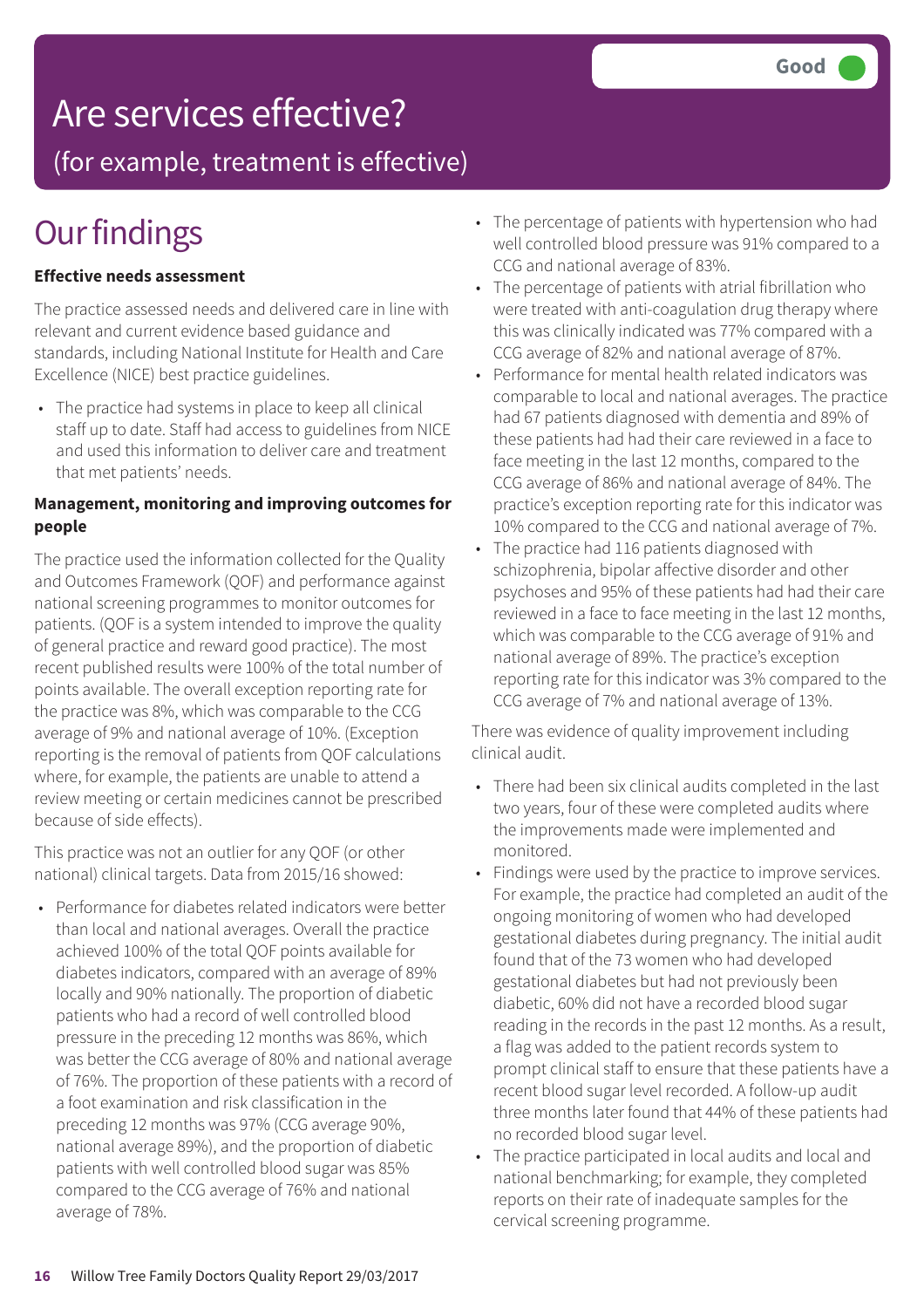### Are services effective?

### (for example, treatment is effective)

• In addition to the clinical audits completed, the practice had also audited their sharps management to ensure that their sharps protocol was being followed.

#### **Effective staffing**

Staff had the skills, knowledge and experience to deliver effective care and treatment.

- The practice had an induction programme for all newly appointed staff. This covered such topics as safeguarding, infection prevention and control, fire safety, health and safety and confidentiality.
- The practice could demonstrate how they ensured role-specific training and updating for relevant staff. For example, for nursing staff had completed regular training on sample taking for cervical cytology and in carrying out ear irrigation.
- Staff administering vaccines and taking samples for the cervical screening programme had received specific training which had included an assessment of competence. Staff who administered vaccines could demonstrate how they stayed up to date with changes to the immunisation programmes, for example by access to on line resources and discussion at practice meetings.
- The learning needs of staff were identified through a system of appraisals, meetings and reviews of practice development needs. Staff had access to appropriate training to meet their learning needs and to cover the scope of their work. This included ongoing support, one-to-one meetings, coaching and mentoring, clinical supervision and facilitation and support for revalidating GPs. All staff had received an appraisal within the last 12 months.
- Staff received training that included: safeguarding, fire safety awareness and basic life support. The practice told us that information governance training was delivered internally by one of the GPs. At the time of the inspection staff had not received a refresher training session on Information Governance within the guideline period, however, plans were in place for this training to be delivered, and this was completed shortly after the inspection.

#### **Coordinating patient care and information sharing**

The information needed to plan and deliver care and treatment was available to relevant staff in a timely and accessible way through the practice's patient record system and their intranet system.

- This included care and risk assessments, care plans, medical records and investigation and test results.
- The practice shared relevant information with other services in a timely way, for example when referring patients to other services.

Staff worked together and with other health and social care professionals to understand and meet the range and complexity of patients' needs and to assess and plan ongoing care and treatment. This included when patients moved between services, including when they were referred, or after they were discharged from hospital. Meetings took place with other health care professionals on a monthly basis when care plans were routinely reviewed and updated for patients with complex needs.

#### **Consent to care and treatment**

Staff sought patients' consent to care and treatment in line with legislation and guidance.

- Staff understood the relevant consent and decision-making requirements of legislation and guidance, including the Mental Capacity Act 2005.
- When providing care and treatment for children and young people, staff carried out assessments of capacity to consent in line with relevant guidance.
- Where a patient's mental capacity to consent to care or treatment was unclear the GP or practice nurse assessed the patient's capacity and, recorded the outcome of the assessment.

#### **Supporting patients to live healthier lives**

The practice identified patients who may be in need of extra support. For example:

• Patients receiving end of life care, carers, those at risk of developing a long-term condition and those requiring advice on their diet, smoking and alcohol cessation. Patients were signposted to the relevant service.

The practice's uptake for the cervical screening programme was 82%, which was comparable to the CCG average of 77% and the national average of 81%. A note was put on the records of patients who did not attend for their cervical screening test so they could be reminded to re-book when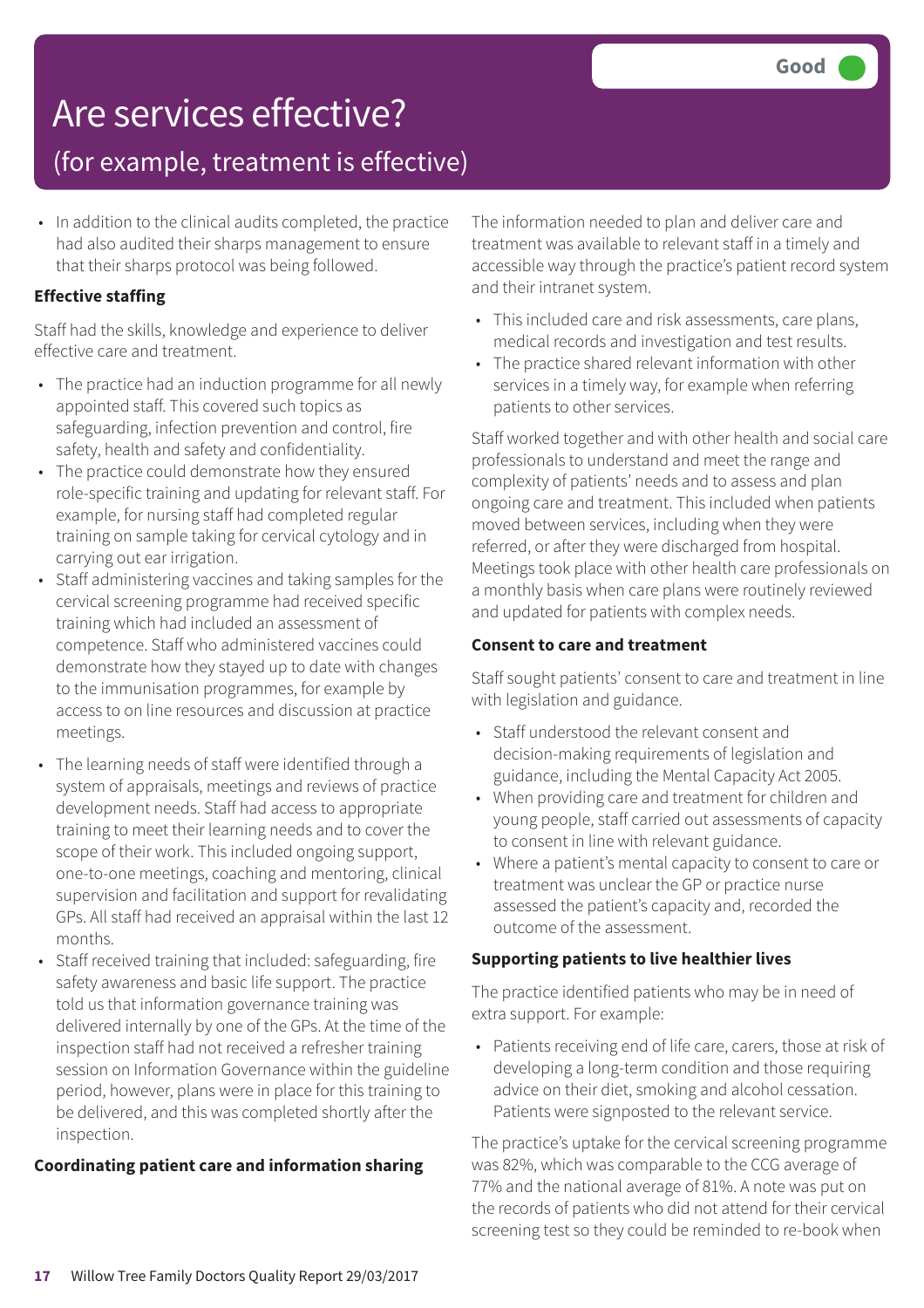### Are services effective? (for example, treatment is effective)

they next attended the practice. The practice demonstrated how they encouraged uptake of the screening programme by ensuring a female sample taker was available. The practice told us that women were advised to contact them if they had not received the result of their cervical screening test and reports were run regularly to check that results were received for all samples sent for the cervical screening programme. The practice followed up women who were referred as a result of abnormal results. The practice also encouraged its patients to attend national screening programmes for bowel and breast cancer screening.

Childhood immunisation rates for the vaccinations given were comparable to CCG averages but below national averages. Staff we spoke to told us that this could be due to patients coming from overseas who were unaware about

the child immunisation programme. They told us that for children who have not received vaccinations they place an alerts on the system to prompt staff to speak to the parents about this when they attend the surgery. Childhood immunisation rates for the vaccinations given to under two year olds ranged from 18% to 91% (CCG average range from 20% to 91%) and five year olds from 2% % to 96% (CCG average range from 4% to 92%).

Patients had access to appropriate health assessments and checks. These included health checks for new patients and NHS health checks for patients aged 40–74. Appropriate follow-ups for the outcomes of health assessments and checks were made, where abnormalities or risk factors were identified.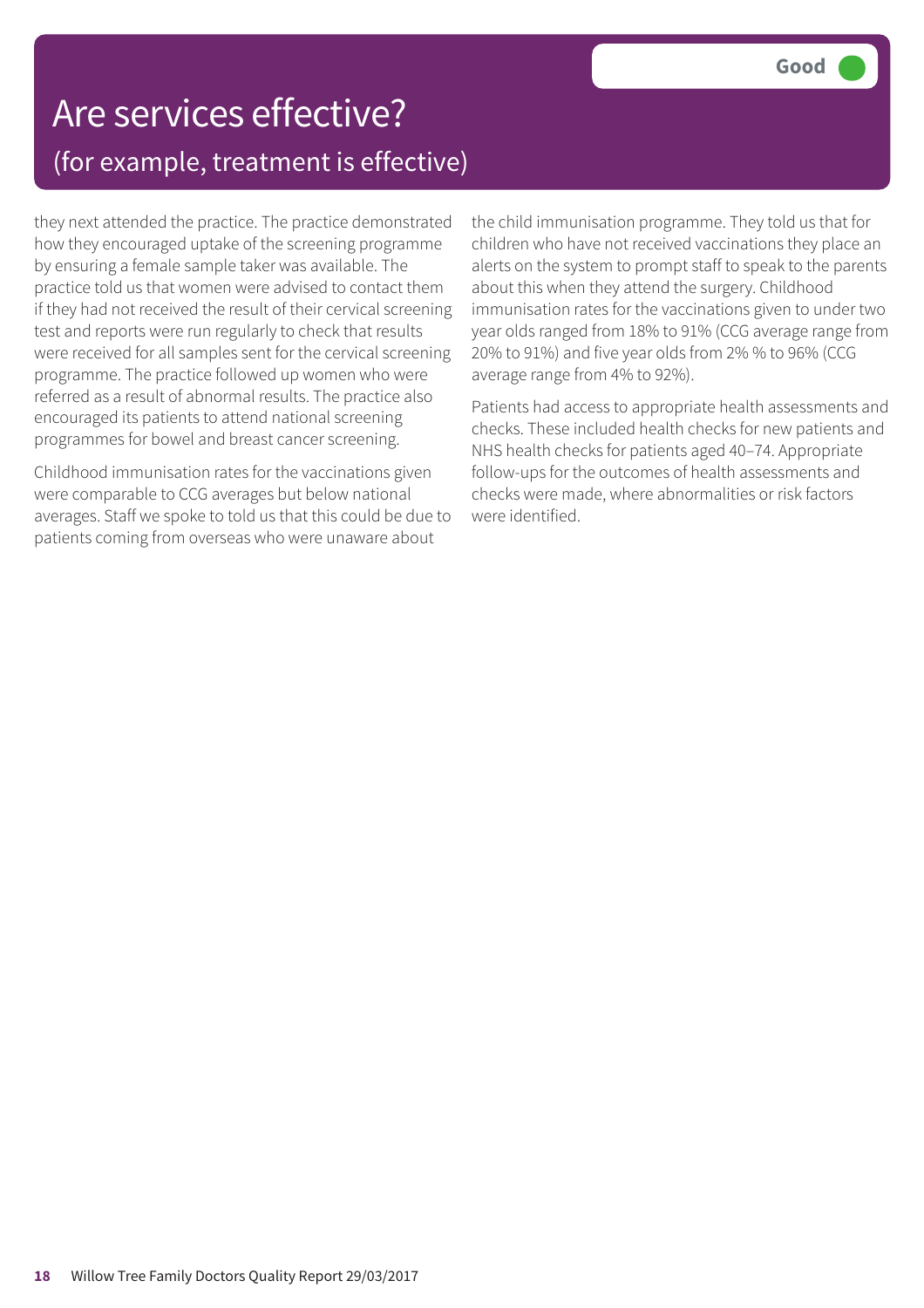## Are services caring?

### **Our findings**

#### **Kindness, dignity, respect and compassion**

We observed members of staff were courteous and very helpful to patients and treated them with dignity and respect.

- Curtains were provided in consulting rooms to maintain patients' privacy and dignity during examinations, investigations and treatments.
- We noted that consultation and treatment room doors were closed during consultations; conversations taking place in these rooms could not be overheard.

All of the 31 patient Care Quality Commission comment cards we received were positive about the service experienced. Patients said they felt the practice offered an excellent service and staff were helpful, caring and treated them with dignity and respect.

We spoke with two members of the patient participation group (PPG). They also told us they were satisfied with the care provided by the practice and said their dignity and privacy was respected. Comment cards highlighted that staff responded compassionately when they needed help and provided support when required.

Results from the national GP patient survey showed patients felt they were treated with compassion, dignity and respect. The practice was above average for its satisfaction scores on consultations with GPs and nurses. For example:

- 91% of patients said the GP was good at listening to them compared to the clinical commissioning group (CCG) average of 86% and the national average of 89%.
- 88% of patients said the GP gave them enough time compared to the CCG average of 82% and the national average of 87%.
- 97% of patients said they had confidence and trust in the last GP they saw compared to the CCG average of 88% and the national average of 92%.
- 87% of patients said the last GP they spoke to was good at treating them with care and concern compared to the CCG average of 81% and national average of 85%.
- 84% of patients said the last nurse they spoke to was good at treating them with care and concern compared to the CCG average of 84% and national average of 91%.

• 86% of patients said they found the receptionists at the practice helpful compared to the CCG average of 84% and the national average of 87%.

#### **Care planning and involvement in decisions about care and treatment**

Patients told us they felt involved in decision making about the care and treatment they received. They also told us they felt listened to and supported by staff and had sufficient time during consultations to make an informed decision about the choice of treatment available to them. Patient feedback from the comment cards we received was also positive and aligned with these views. We also saw that care plans were personalised.

Results from the national GP patient survey showed patients responded positively to questions about their involvement in planning and making decisions about their care and treatment. Results were in line with local and national averages. For example:

- 88% of patients said the last GP they saw was good at explaining tests and treatments compared to the CCG average of 84% and the national average of 86%.
- 88% of patients said the last GP they saw was good at involving them in decisions about their care compared to the CCG average of 78% national average of 82%.
- 78% of patients said the last nurse they saw was good at involving them in decisions about their care compared to the CCG average of 78% and national average of 85%.

The practice provided facilities to help patients be involved in decisions about their care:

- Staff told us that translation services were available for patients who did not have English as a first language. We saw notices in the reception areas informing patients this service was available.
- There were no notices displayed in the waiting area, information was displayed on a television screen which flicked through different pages of information; however, we noted that the information display changed at a speed which may make it difficult for some patients to read. Members of the Patient Participation Group told us that they had provided feedback to the practice about this but that they were not aware of any action having been taken.

#### **Patient and carer support to cope emotionally with care and treatment**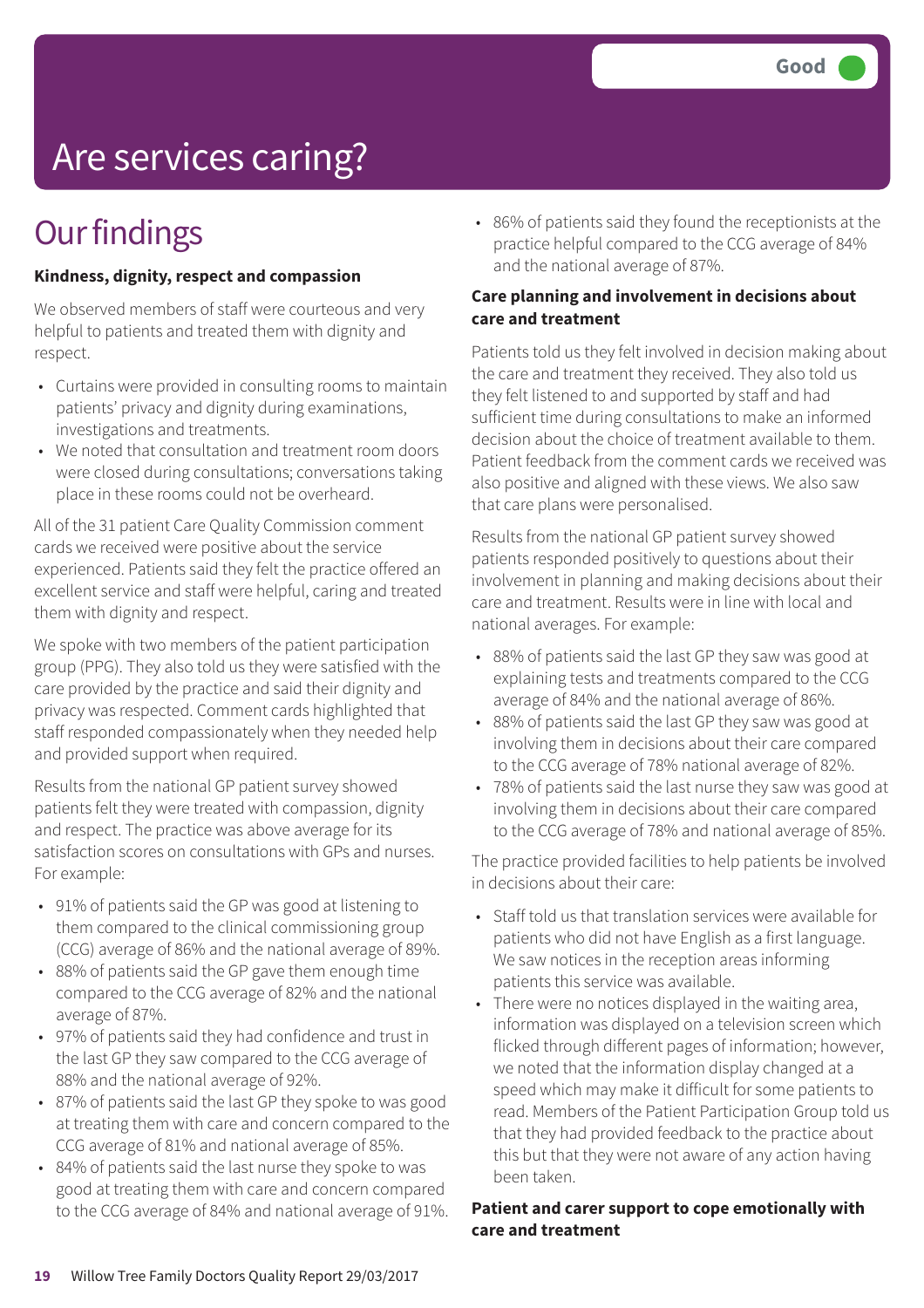### Are services caring?

Patient information leaflets and notices were available in the patient waiting area which told patients how to access a number of support groups and organisations. Information about support groups was also available on the practice website.

The practice's computer system alerted GPs if a patient was also a carer. The practice had identified 234 patients as carers (approximately 2% of the practice list). Carers were offered annual influenza vaccinations and were signposted to the local carer support organisation.

Staff told us that if families had suffered bereavement, their usual GP contacted them or sent them a letter. This call was either followed by a patient consultation at a flexible time and location to meet the family's needs and/or by giving them advice on how to find a support service.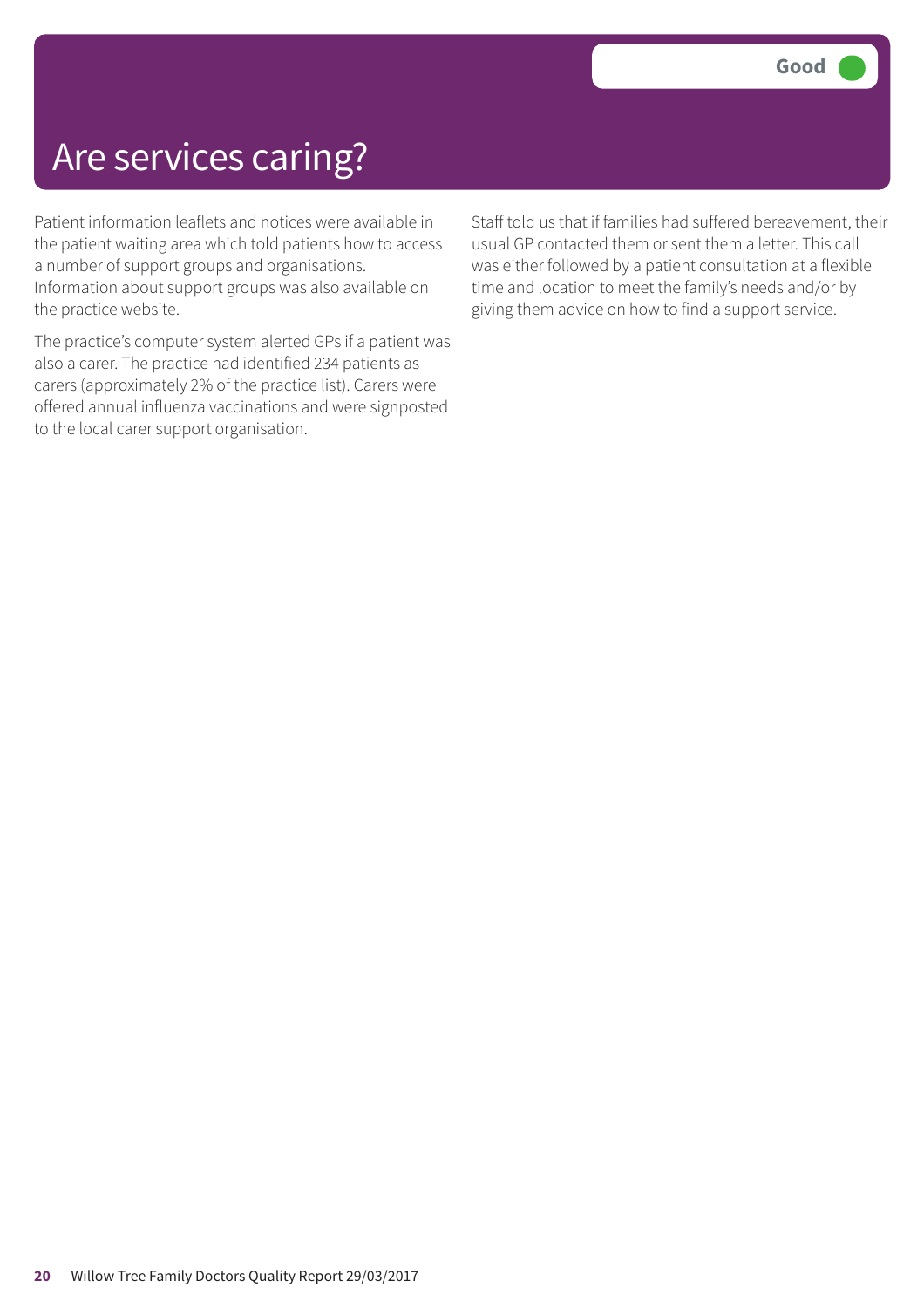# Are services responsive to people's needs?

(for example, to feedback?)

## **Our findings**

#### **Responding to and meeting people's needs**

The practice reviewed the needs of its local population and engaged with the NHS England Area Team and Clinical Commissioning Group (CCG) to secure improvements to services where these were identified. For example, the practice hosted counsellors on site as part of the Improving Access to Psychological Therapies (IAPT) initiative. Patients could be referred to this service by a GP or could self-refer.

- The practice offered an extended hours clinic on a Monday evening until 8pm for working patients who could not attend during normal opening hours.
- Home visits were available for older patients and patients who had clinical needs which resulted in difficulty attending the practice.
- Same day appointments were available for children and those patients with medical problems that require same day consultation.
- Patients were able to receive travel vaccinations available on the NHS as well as those only available privately.
- There were disabled facilities, a hearing loop and translation services available.

#### **Access to the service**

The practice was open between 8:30am and 6:30pm Monday to Friday. Appointments were from 9am to 12pm and then from 3:30pm to 6pm daily. Extended hours appointments were offered from 6:30pm to 8pm on Mondays. In addition to pre-bookable appointments, urgent appointments were also available for people that needed them.

Results from the national GP patient survey showed that patient's satisfaction with how they could access care and treatment was comparable to local and national averages.

• 80% of patients were satisfied with the practice's opening hours compared to the CCG average of 72% and national average of 76%.

• 78% of patients said they could get through easily to the practice by phone compared to the CCG average of 68% and national average of 73%.

People told us on the day of the inspection that they were able to get appointments when they needed them.

The practice had a system in place to assess:

- whether a home visit was clinically necessary; and
- the urgency of the need for medical attention.

Clinical and non-clinical staff were aware of their responsibilities when managing requests for home visits.

#### **Listening and learning from concerns and complaints**

The practice had an effective system in place for handling complaints and concerns.

- Its complaints policy and procedures were in line with recognised guidance and contractual obligations for GPs in England.
- There was a designated responsible person who handled all complaints in the practice.
- We saw that information was available to help patients understand the complaints system; for example, information about how to make a complaint was displayed in the entrance lobby.

The practice had received 17 complaints during the 2015/ 16 reporting year. We looked at two of these in detail and found them to be satisfactorily handled, dealt with in a timely way, and with openness and transparency. Lessons were learnt from individual concerns and complaints and also from analysis of trends and action was taken to as a result to improve the quality of care. For example, a complaint was received about a GP failing to process a prescription via the electronic prescribing system. We saw evidence that the practice responded to the complaint, explaining what had happened and apologising for the oversight. The practice had analysed the complaint in detail and discussed it in clinical meetings.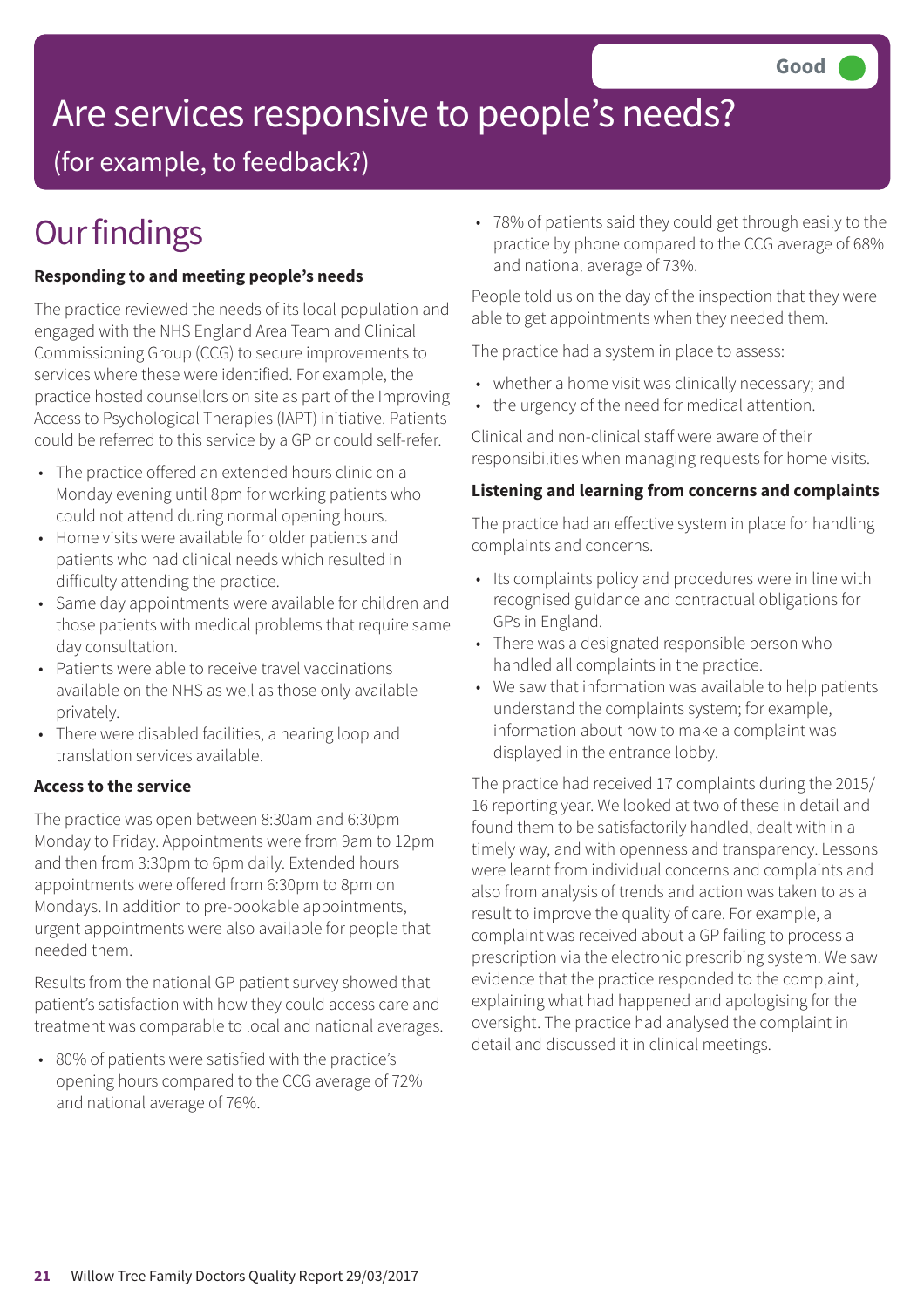### Are services well-led?

(for example, are they well-managed and do senior leaders listen, learn and take appropriate action)

## **Our findings**

#### **Vision and strategy**

The practice had a clear vision to deliver high quality care and promote good outcomes for patients.

- The practice had a mission statement and staff knew and understood the values.
- The practice had a robust strategy and supporting business plans which reflected the vision and values and were regularly monitored.

#### **Governance arrangements**

The practice had an overarching governance framework which supported the delivery of the strategy and good quality care. This outlined the structures and procedures in place and ensured that:

- There was a clear staffing structure and that staff were aware of their own roles and responsibilities.
- Practice specific policies were implemented and were available to all staff.
- A comprehensive understanding of the performance of the practice was maintained.
- A programme of continuous clinical and internal audit was used to monitor quality and to make improvements.
- There were robust arrangements for identifying, recording and managing risks, issues and implementing mitigating actions.

#### **Leadership and culture**

On the day of inspection the partners in the practice demonstrated they had the experience, capacity and capability to run the practice and ensure high quality care. They told us they prioritised safe, high quality and compassionate care. Staff told us the partners were approachable and always took the time to listen to all members of staff.

The provider was aware of and had systems in place to ensure compliance with the requirements of the duty of candour. (The duty of candour is a set of specific legal requirements that providers of services must follow when things go wrong with care and treatment).This included support training for all staff on communicating with

patients about notifiable safety incidents. The partners encouraged a culture of openness and honesty. The practice had systems in place to ensure that when things went wrong with care and treatment:

- The practice gave affected people reasonable support, truthful information and a verbal and written apology
- The practice kept written records of verbal interactions as well as written correspondence.

There was a clear leadership structure in place and staff felt supported by management.

- Staff told us the practice held regular team meetings and we saw minutes of these.
- Staff told us there was an open culture within the practice and they had the opportunity to raise any issues at team meetings and felt confident and supported in doing so.
- Staff said they felt respected, valued and supported, particularly by the partners in the practice. All staff were involved in discussions about how to run and develop the practice, and the partners encouraged all members of staff to identify opportunities to improve the service delivered by the practice.

#### **Seeking and acting on feedback from patients, the public and staff**

The practice encouraged and valued feedback from patients, the public and staff. It proactively sought patients' feedback and engaged patients in the delivery of the service.

· The practice had gathered feedback from patients through the patient participation group (PPG) and through surveys and complaints received. The PPG met regularly and submitted proposals for improvements to the practice management team. For example, PPG members told us that the practice had involved them in the planning of the new practice building.

• The practice had gathered feedback from staff through staff meetings, appraisals and discussion. Staff told us they would not hesitate to give feedback and discuss any concerns or issues with colleagues and management. For example, reception staff had suggested having the log-in passwords for the phones in